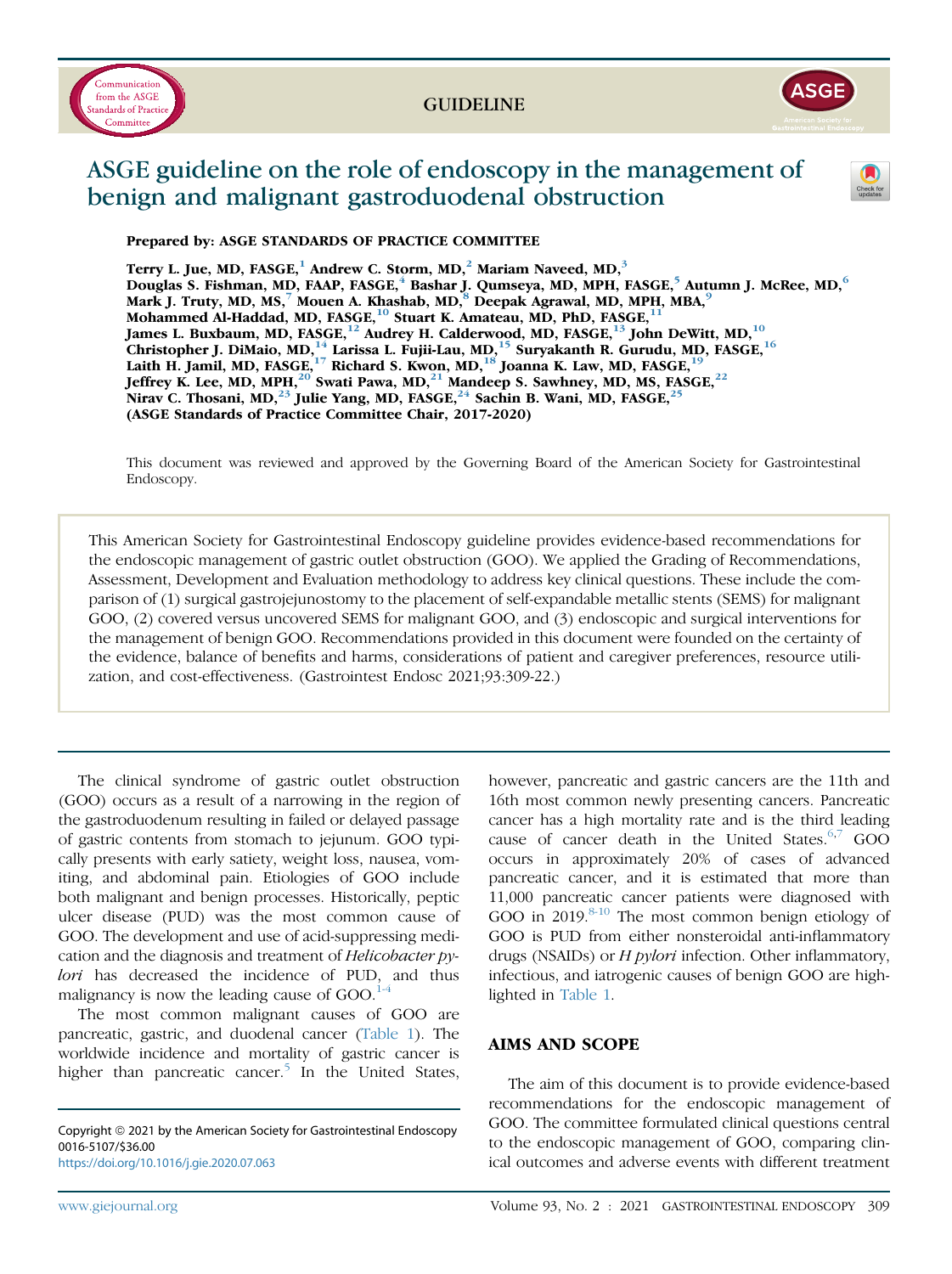<span id="page-1-0"></span>

|  |  |  |  |  | TABLE 1. Etiology of gastric outlet obstruction |
|--|--|--|--|--|-------------------------------------------------|
|--|--|--|--|--|-------------------------------------------------|

| <b>Causes of benign gastric outlet</b><br>obstruction     | <b>Causes of malignant gastric</b><br>outlet obstruction |
|-----------------------------------------------------------|----------------------------------------------------------|
| Peptic ulcer disease                                      | Pancreatic cancer                                        |
| Nonsteroidal anti-inflammatory<br>drug-induced strictures | Gastric cancer                                           |
| Caustic ingestions                                        | Duodenal cancer                                          |
| Chronic pancreatitis                                      | Gastric carcinoids                                       |
| Pseudocysts                                               | Small intestine carcinoids                               |
| Walled-off pancreatic necrosis                            | Pancreas neuroendocrine<br>tumors                        |
| GI polyps                                                 | Lymphoma                                                 |
| Lipomas                                                   | Sarcomas                                                 |
| Surgical anastomotic strictures                           | <b>GI stromal tumors</b>                                 |
| Foreign bodies                                            | Ampulla of Vater cancer                                  |
| Radiation-induced strictures                              | Metastatic cancer                                        |
| Eosinophilic enteritis                                    | Cholangiocarcinoma                                       |
| <b>Tuberculosis</b>                                       | Gallbladder cancer                                       |

options. This document addresses the following clinical questions:

- 1. In patients with incurable malignant GOO undergoing a palliative intervention, what is the role of gastric and/or duodenal self-expandable metal stent (SEMS) placement compared with surgical gastrojejunostomy (GJ)?
- 2. In patients with incurable malignant GOO undergoing palliative endoscopic stent placement, what is the role of covered SEMS placement compared with uncovered SEMS placement?
- 3. In patients with benign GOO, what is the role of endoscopic management (balloon dilation and/or covered SEMS placement) compared with surgical GJ?

The panel also summarized the diagnosis and management considerations pertinent to mechanical GOO in the pediatric population.

#### METHODS

#### **Overview**

This guideline was conceptualized and created using the Grading of Recommendations, Assessment, Development and Evaluation (GRADE) framework,  $11,12$  $11,12$  beginning with formulation of clinical questions in the Population, Intervention, Comparison, and Outcome (PICO) format. For each PICO question, several outcomes were included and ranked according to their importance. Systematic reviews (SRs) of the available literature were performed for each clinical question. The quality or certainty in the evidence and strengths of recommendations were based on the GRADE framework. $11$  When existing SRs were identified, they were used to inform the guideline, when appropriate. If no existing SRs were found, a new SR and meta-analysis (MA) was conducted, when possible, with the assistance of an expert librarian, and evidence profiles were then created with the guidance of a GRADE methodologist. Evidence profiles were presented to a multidisciplinary GRADE panel and members of the American Society for Gastrointestinal Endoscopy (ASGE) Standards of Practice committee. This document was approved by the ASGE Governing Board in May 2020.

#### Panel composition and conflict of interest management

The panel consisted of content experts (T.J., A.S.), a GRADE methodologist (B.Q.), a patient representative (D.B.), a GI oncologist (A.M.), a GI oncologic surgeon (M.T.), and members of the Standards of Practice committee. All panel members were required to disclose potential financial and intellectual conflicts of interest, which were addressed according to ASGE policies [\(https://www.](https://www.asge.org/forms/conflict-of-interest-disclosure) asge.org/forms/confl[ict-of-interest-disclosure](https://www.asge.org/forms/conflict-of-interest-disclosure) and [https://](https://www.asge.org/docs/default-source/about-asge/mission-and-governance/asge-conflict-of-interest-and-disclosure-policy.pdf) [www.asge.org/docs/default-source/about-asge/mission-and](https://www.asge.org/docs/default-source/about-asge/mission-and-governance/asge-conflict-of-interest-and-disclosure-policy.pdf)governance/asge-confl[ict-of-interest-and-disclosure-policy.](https://www.asge.org/docs/default-source/about-asge/mission-and-governance/asge-conflict-of-interest-and-disclosure-policy.pdf) [pdf\)](https://www.asge.org/docs/default-source/about-asge/mission-and-governance/asge-conflict-of-interest-and-disclosure-policy.pdf). The panel meeting took place in Chicago on March 6, 2020.

#### Formulation of clinical questions

Three clinical questions were developed by the authors of the document and members of the ASGE Standards of Practice committee using the PICO format and approved by the ASGE Governing Board. For all clinical questions, potentially relevant patient-centered outcomes were identified and rated from not important to critical through a consensus process. Relevant clinical outcomes included tolerance of an oral diet, reintervention rate, duration of patency (reintervention-free period), major adverse event rate, SEMS migration rate, time to oral intake, and length of hospital stay. A list of the PICO questions is detailed in [Table 2](#page-2-0).

#### Literature search and study selection criteria

For each PICO question, a literature search for existing SRs and MAs was performed. Details of the search strategies are reported in [Appendix 1](#page-16-0) (available online at [www.](http://www.giejournal.org) [giejournal.org](http://www.giejournal.org)). An expert medical librarian (K.K.) performed all searches. Citations were imported into EndNote (Thompson Reuters, Philadelphia, Pa, USA), and duplicates were removed. The EndNote library was uploaded into Covidence [\(www.covidence.org\)](http://www.covidence.org), and 2 independent reviewers were assigned to each search. Each study was reviewed based on the title and abstract using explicit criteria for inclusion or exclusion in the GRADE analysis. As necessary, full texts were then reviewed and differences resolved by consensus. If existing SRs and MAs were available, inclusion and exclusion criteria were reviewed, and methodologic quality of the study was assessed using the AMSTAR 2 checklist (A MeaSurement Tool to Assess systematic Reviews; [https://amstar.ca/](https://amstar.ca/Amstar_Checklist.php)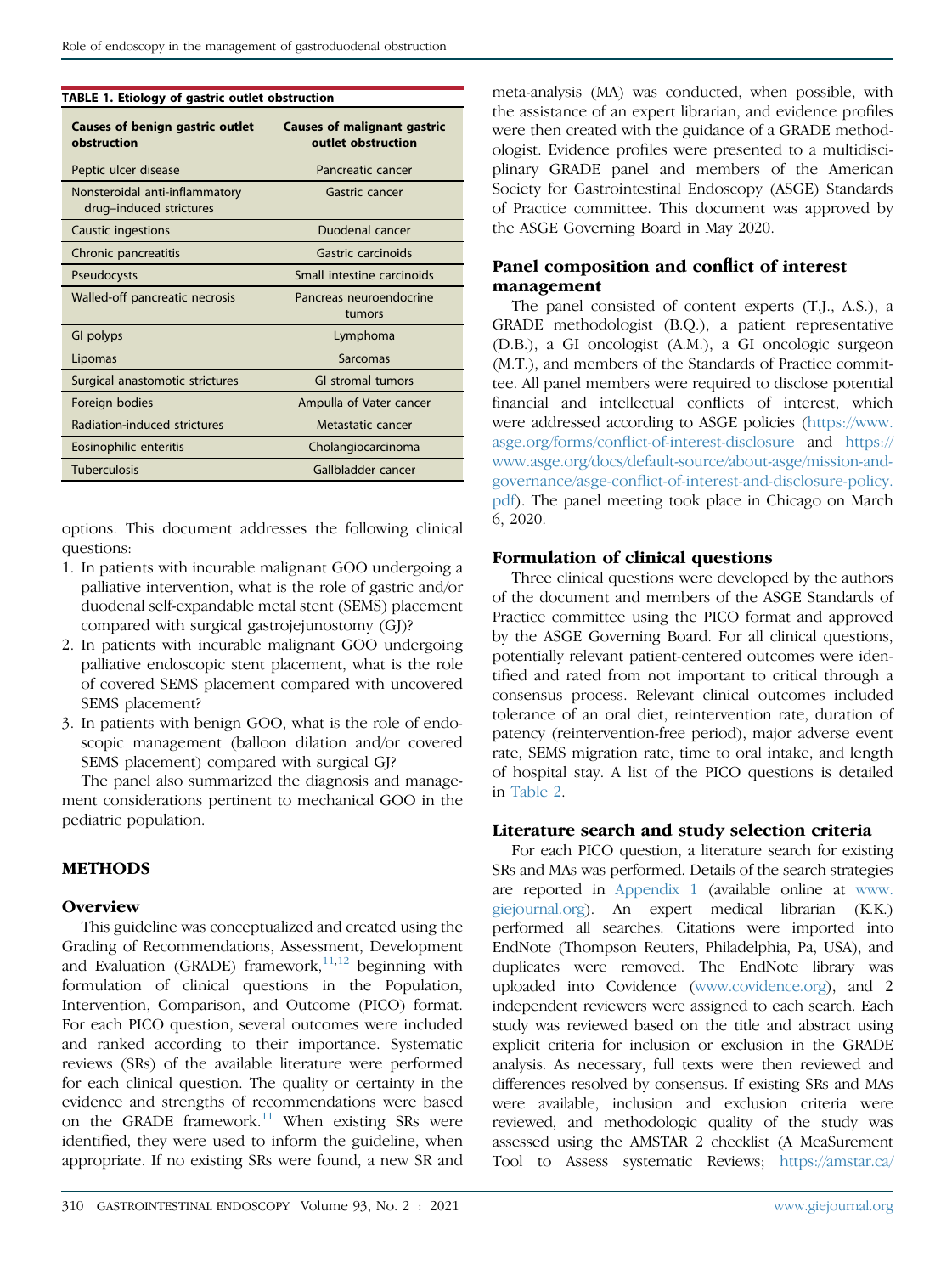| <b>Population</b>                        | <b>Intervention</b>            | <b>Comparator</b>          | <b>Outcomes</b>                         | Rating    |
|------------------------------------------|--------------------------------|----------------------------|-----------------------------------------|-----------|
| 1. Patients with incurable               | Endoscopically placed SEMS     | Surgical gastrojejunostomy | 1. Survival                             | Critical  |
| malignant GOO                            |                                |                            | 2. Postoperative mortality              | Critical  |
| requiring palliation                     |                                |                            | 3. Re-establishment of oral intake      | Critical  |
|                                          |                                |                            | 4. Time to oral intake re-establishment | Critical  |
|                                          |                                |                            | 5. Length of hospital stay              | Critical  |
|                                          |                                |                            | 6. Patency                              | Critical  |
|                                          |                                |                            | 7. Reintervention rate                  | Critical  |
|                                          |                                |                            | 8. Adverse events                       | Critical  |
|                                          |                                |                            | 9. Type of diet                         | Important |
| 2. Patients with incurable               | <b>Covered SEMS</b>            | <b>Uncovered SEMS</b>      | 1. Tolerance of oral diet               | Critical  |
| malignant GOO<br>requiring palliation by |                                |                            | 2. Occlusion rate                       | Critical  |
| endoscopically placed                    |                                |                            | 3. Migration rate                       | Critical  |
| <b>SEMS</b>                              |                                |                            | 4. Reintervention rate                  | Critical  |
|                                          |                                |                            | 5. Adverse events                       | Critical  |
| 3. Patients with<br>benign               | Endoscopic management (balloon | Surgery                    | 1. Tolerance of oral diet               | Critical  |
| GOO undergoing<br>intervention           | dilation, covered SEMS)        |                            | 2. Major adverse events                 | Critical  |
|                                          |                                |                            | 3. Reintervention rate                  | Critical  |

<span id="page-2-0"></span>TABLE 2. Clinical questions addressed in the document using the Population, Intervention, Comparator, and Outcome (Population, Intervention, Comparator, and Outcomes) format

GOO, Gastric outlet obstruction; SEMS, self-expandable metal stent.

Amstar Checklist.php).<sup>[13](#page-11-7)</sup> Only SRs and MAs meeting the quality thresholds were used for data synthesis. When applicable, available SRs and MAs were updated based on literature review as described above.

If no existing SR or MA was identified, a full SR and MA (when possible) was conducted using the recommendations of the Preferred Reporting Items for Systematic Re-views and Meta-analyses criteria.<sup>[14](#page-11-8)</sup> A medical librarian performed a comprehensive literature search of Ovid Medline (Ovid MEDLINE in-process and other nonindexed citations, Ovid MEDLINE Daily, and Ovid MEDLINE 1946 to September 2018), Embase (via [Embase.com](http://Embase.com) 1947 to September 2018), and the Cochrane Database of Systematic Reviews/Cochrane Register of controlled trials (via Wiley Online Library). The searches were limited to human studies published in English and cited through December 2019. Citations were imported into EndNote (Thompson Reuters), and duplicates were removed. The EndNote library was then uploaded into Covidence. Two reviewers (T.J., A.S.) were assigned to each search for each PICO question. Studies were first screened by title and abstract and then by full text, and all conflicts were resolved by consensus. Abstracts and studies with fewer than 10 patients were excluded during screening.

#### Data extraction and statistical analysis

When necessary, data extraction was accomplished by using Microsoft Excel (Microsoft Corporation, Redmond, Wash, USA). The outcomes varied by PICO question as described below.  $I^2$  statistics were used to assess heterogeneity, and funnel plots were used to assess for publication bias.

#### Certainty in evidence (quality of evidence)

The certainty of the evidence was determined using the GRADE framework. The GRADE approach to rating the quality or certainty of evidence begins with the study design (randomized controlled trials [RCTs] or observational studies) and then reviews 5 parameters that may reduce quality rating (methodologic limitations, inconsistency, indirectness, imprecision, and publication bias) and 3 parameters that may elevate the rating (large effect, dose–response gradient, plausible confounding). The final quality of evidence scores range from very low to high [\(Table 3](#page-3-0)). Guideline developers then formulate the recommendations (guidance statements) and consider the direction (for or against) and grade the strength (strong or weak) of the recommendations based on the criteria outlined in the GRADE approach. Our GRADE evidence profiles, developed using GDTpro application [\(http://gdt.guidelinedevelopment.org/app](http://gdt.guidelinedevelopment.org/app)), contain detailed information about the quality of evidence assessment and the summary of findings for each of the included outcomes.

#### Considerations in the development of recommendations

The main factors driving our recommendations included balance between benefits and harms while accounting for the best estimates of the magnitude of effects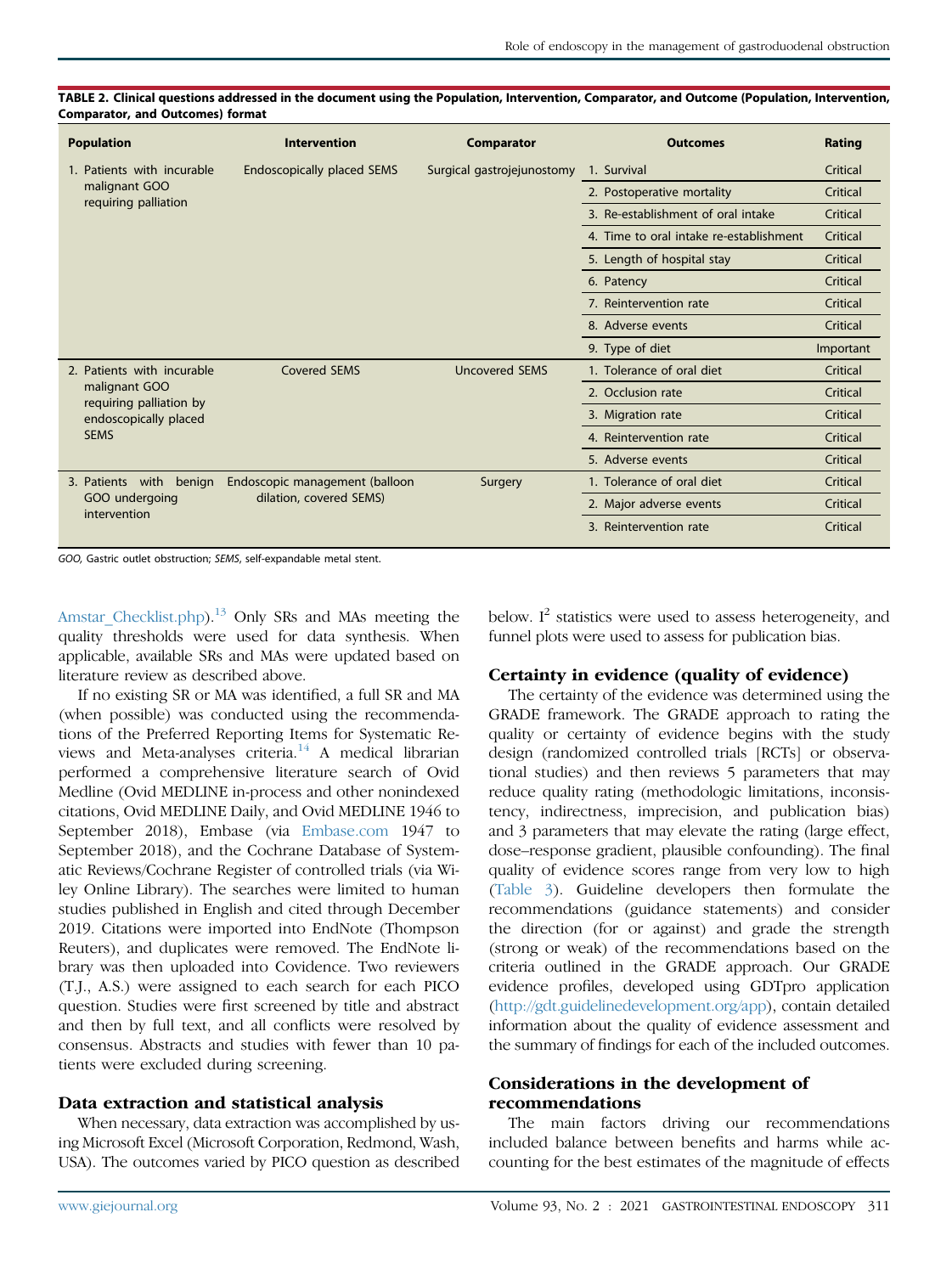<span id="page-3-0"></span>

|                            | TABLE 3. System for rating the quality of evidence                                                                                                                                        |                                                                                                                                               |  |  |  |  |  |  |
|----------------------------|-------------------------------------------------------------------------------------------------------------------------------------------------------------------------------------------|-----------------------------------------------------------------------------------------------------------------------------------------------|--|--|--|--|--|--|
| <b>Quality of evidence</b> | <b>Definition</b>                                                                                                                                                                         | Interpretation                                                                                                                                |  |  |  |  |  |  |
| High                       | We are very confident that the true effect lies close to that<br>of the estimate of effect.                                                                                               | Future research is very unlikely to change our<br>confidence in the estimate of the effect.                                                   |  |  |  |  |  |  |
| Moderate                   | We are moderately confident in the effect estimate: The true<br>effect is likely to be close to the estimate of effect, but there<br>is a possibility that it is substantially different. | Further research is likely to have an impact on our<br>confidence in the estimate of the effect and may<br>change the estimate.               |  |  |  |  |  |  |
| Low                        | Our confidence in the effect estimate is limited: The true<br>effect may be substantially different from the estimate<br>of effect.                                                       | Further research is very likely to have an impact on<br>our confidence in the estimate of the effect and is<br>likely to change the estimate. |  |  |  |  |  |  |
| Very low                   | We have very little confidence in the estimate of the effect:<br>The true effect is likely to be substantially different from<br>the estimate of effect.                                  | Any estimate of the effect is very uncertain.                                                                                                 |  |  |  |  |  |  |
|                            |                                                                                                                                                                                           |                                                                                                                                               |  |  |  |  |  |  |

Adapted from Guyatt et al.<sup>[11](#page-11-5)</sup>

and importance of outcomes, overall quality of evidence, confidence in values and preferences and their variability, and cost/resource implications. The final wording of the recommendations (including direction and strength), remarks, and qualifications were decided by consensus and were approved by all members of the panel. According to the GRADE approach, the recommendations are either "strong" or "conditional" ([Table 4\)](#page-4-0). The words "the guideline panel recommends" are used for strong recommendations and "suggests" for conditional recommendations.[15](#page-11-9)

#### **RESULTS**

Question 1: In patients with incurable malignant GOO undergoing a palliative intervention, what is the role of gastric and/or duodenal SEMS placement compared with surgical GJ?

Recommendation: In patients with incurable malignant GOO undergoing palliative intervention, we suggest either SEMS placement or surgical GJ. The selected approach should be based on patient characteristics, preferences, multidisciplinary input, and local expertise. (Conditional recommendation, low quality of evidence)

Comment: Based on shared decision-making, in patients who are poor surgical candidates with short life expectancy (<6 months) and those who place a high value on resumption of oral diet and being discharged early, we suggest SEMS placement compared with surgical GJ. In patients with a life expectancy of >6 months and good performance status, we suggest surgical GJ compared with SEMS placement.

#### Summary of the evidence

Our literature search identified 9 SRs,  $16-24$  of which 3 were rated as moderate quality based on AMSTAR 2 criteria.<sup>[20](#page-11-11),[21](#page-11-12)[,23](#page-11-13)</sup> Two reviews<sup>20,23</sup> exclusively included the 3 published RCTs comparing surgical GJ with SEMS placement for malignant  $600^{25-27}$  $600^{25-27}$  $600^{25-27}$  Of the 3 included RCTs with a total of 84 patients, 2 were single-center tri-als<sup>[25,](#page-11-14)[27](#page-11-15)</sup> and 1 was a multicenter trial.<sup>[26](#page-11-16)</sup> The panel decided to use 2  $SRs^{21,23}$  $SRs^{21,23}$  $SRs^{21,23}$  $SRs^{21,23}$  to guide this PICO question. The study by Upchurch et  $al^{23}$  $al^{23}$  $al^{23}$  is a Cochrane Library SR and MA that included outcomes aligned with our outcomes of interest, as decided a priori. The second SR and MA, by Mintziras et al, $^{21}$  $^{21}$  $^{21}$  included 24 retrospective, comparative studies in addition to the 3 RCTs, for a total of 2354 patients. The Risk Of Bias In Non-randomized Studies of Interventions tool<sup>[28](#page-11-17)</sup> for assessing risk of bias was used in this study ([Table 5\)](#page-5-0).

For the outcome of survival, only 1 RCT provided comparative data, which was reported as median number of days for SEMS placement versus surgical  $GI<sup>26</sup>$  $GI<sup>26</sup>$  $GI<sup>26</sup>$  There was no statistically significant difference in survival between SEMS versus surgical GJ (mean difference [MD], 22 days shorter; 95% confidence interval [CI], 53.45 shorter to 9.45 days more). However, review of 9 observational studies reported a survival benefit with surgical GJ (MD,  $42.85$  days;  $95\%$  CI,  $12-73.7$ ).<sup>[21](#page-11-12)</sup> The outcome of in-hospital mortality was reported in 1 of 3 RCTs, which reported no difference between the 2 groups (risk ratio [RR], 0.72; 95% CI, 0.14-3.64).<sup>[27](#page-11-15)</sup> Similarly, the SR by Mintziras et al<sup>[21](#page-11-12)</sup> reviewed 15 studies and reported no difference in procedure-related mortality (odds ratio, 0.55; 95% CI, 0.27-1.16).

For the outcome of re-establishment of oral intake, there was no difference between SEMS placement and sur-gical GJ (RR, 0.98; 95% CI, 0.88-1.09).<sup>[23](#page-11-13)</sup> However, the time to resumption of oral intake was sooner in those undergoing SEMS placement compared with surgery based on 2 RCTs (MD, 3.07 fewer days; 95% CI, 4.76-1.39). $25,26$  $25,26$  Similarly, 11 observational studies that included 826 patients demonstrated that patients who underwent endoscopic SEMS placement resumed oral intake nearly 5 days earlier than those who had surgical GJ (MD, 4.9 days fewer; 95% CI, 6.75-3.05).<sup>[21](#page-11-12)</sup>

The 3 RCTs showed a significantly shorter hospital length of stay with SEMS placement versus surgical GJ (MD, 6.7 days shorter; 95% CI, 9.41-3.98). Similar results were noted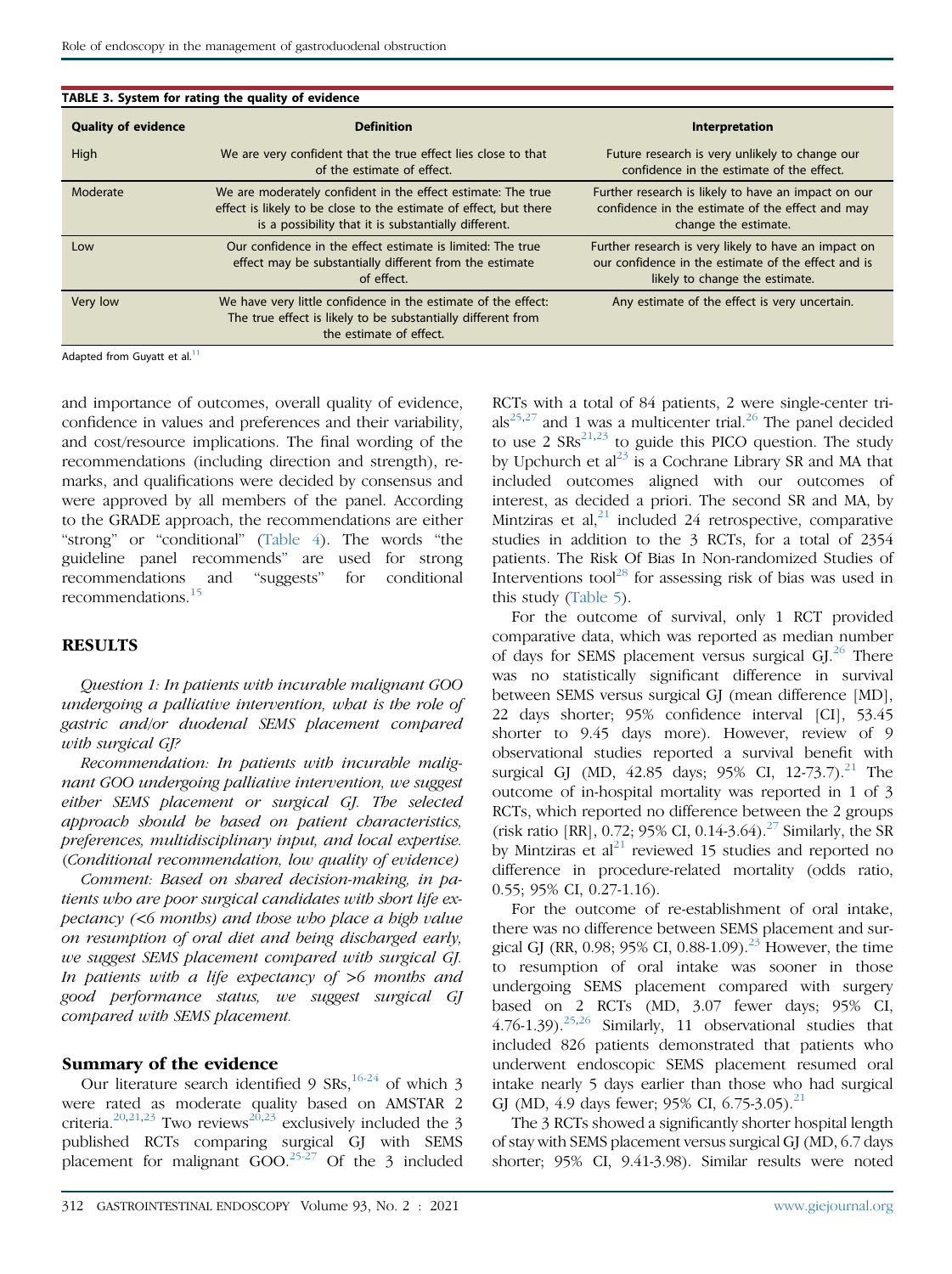| <b>Implications for</b> | <b>Strong recommendation</b>                                                                                                                                                                           | <b>Conditional recommendation</b>                                                                                                                                                                                                                                                                                                     |
|-------------------------|--------------------------------------------------------------------------------------------------------------------------------------------------------------------------------------------------------|---------------------------------------------------------------------------------------------------------------------------------------------------------------------------------------------------------------------------------------------------------------------------------------------------------------------------------------|
| Patients                | Most individuals in this situation would want the<br>recommended course of action, and only a small<br>proportion would not.                                                                           | Most individuals in this situation would want the<br>suggested course of action, but many would not.                                                                                                                                                                                                                                  |
| Clinicians              | Most individuals should receive the intervention.<br>Formal decision aids are not likely to be needed to<br>help individual patients make decisions consistent<br>with their values and preferences.   | Recognize that different choices will be appropriate for<br>individual patients and that you must help each patient<br>arrive at a management decision consistent with his or<br>her values and preferences. Decision aids may be useful<br>in helping individuals to make decisions consistent with<br>their values and preferences. |
| Policymakers            | The recommendation can be adopted as policy in<br>most situations. Compliance with this<br>recommendation according to the quideline could be<br>used as a quality criterion or performance indicator. | Policymaking will require substantial debate and<br>involvement of various stakeholders.                                                                                                                                                                                                                                              |

<span id="page-4-0"></span>TABLE 4. Interpretation of definitions of strength of recommendation using Grading of Recommendations, Assessment, Development and Evaluation framework

Adapted from Andrews et al.<sup>[15](#page-11-9)</sup>

when observational studies were included (MD, 9.75 days shorter; 95% CI, 11.6-7.9 days).<sup>[21](#page-11-12)</sup> When assessing duration of patency, defined as time to recurrence of obstructive symptoms, there was no statistically significant difference between the 2 groups (RR, 5.08; 95% CI, 0.96-26.74).<sup>25[,26](#page-11-16)</sup> However, reintervention rates were higher in SEMS placement versus surgical GJ (odds ratio, 2.95; 95% CI, 1.70- 5.14) based on 14 observational studies and 1  $\text{RCT}^{21}$  $\text{RCT}^{21}$  $\text{RCT}^{21}$  Based on 3 RCTs, there was no significant difference in serious adverse events (Clavien-Dindo classification grade III and above) $^{29}$  between the 2 groups for SEMS placement versus surgical GJ (RR, 1.15;  $95\%$  CI, 0.33-3.98).<sup>[23](#page-11-13)</sup> Similar results were noted in an analysis that included observational studies (RR, 0.73; 95% CI, 0.50-1.06).<sup>[21](#page-11-12)</sup> The risk of adverse events requiring need for intervention (including endoscopy) was significantly higher with SEMS placement compared with the surgical GJ group (RR, 4.71; 95% CI,  $1.36 - 16.3$ .<sup>[23](#page-11-13)</sup>

Regarding diet, 2 of 3 RCTS reported pre- and postintervention scores on the Gastric Outlet Obstruction Scoring System (GOOSS). Fiori et  $al^{25}$  $al^{25}$  $al^{25}$  reported that 8 of 9 patients were able to tolerate a soft diet 2 days after SEMS placement and a regular diet 3 days afterward. In comparison, 6 of 9 surgical patients tolerated a soft diet on the sixth postoperative day and a regular diet on the seventh postoperative day. Jeurnink et  $al^{26}$  $al^{26}$  $al^{26}$  reported outcomes as either a GOOSS score  $\geq$ 2 (soft solids to regular diet) or not for both groups. Seven retrospective comparative studies included GOOSS scores, but our review of outcomes did not show a significant difference in type of oral diet tolerated for SEMS placement versus surgery.<sup>[30-36](#page-11-19)</sup>

#### Certainty in the evidence

The overall certainty for all outcomes results reported by the RCTs was moderate. These outcomes included survival, postoperative mortality, re-establishment of oral intake, time to oral intake resumption, length of hospital stay, patency, reintervention rate, serious adverse events, and serious adverse events with need for reintervention. We downgraded for imprecision because of the small number of events in the outcomes. The overall certainty of the observational review<sup>[21](#page-11-12)</sup> was very low; downgraded for risk of bias and inconsistency as detailed in Table 5.

#### Considerations

Our literature search did not identify studies citing patient preferences for SEMS placement versus surgical GJ before palliation of unresectable malignant GOO. Patient surveys of quality of life and satisfaction were performed after intervention in each of the 3 RCTs, 2 of which showed no difference in patient satisfaction after SEMS placement versus surgical GJ.<sup>[25,](#page-11-14)[26](#page-11-16)</sup> Mehta et al<sup>[27](#page-11-15)</sup> reported no significant decrease in pain or mental health score 1 month after either intervention; however, there was a significant improvement in the mean physical health score (as measured by the 36-item Short-Form Health Survey) $3/1$  month after SEMS placement compared with after surgery. Models reviewing prognostic factors for survival and performance scores suggest that SEMS placement was preferred over surgical GJ in those with shorter life expectancies.<sup>[34,](#page-11-21)[38](#page-11-22)[,39](#page-12-0)</sup>

The panel considered the evidence on costeffectiveness comparing the 2 treatment options. Most studies compared initial interventional costs but did not account for total costs after long-term follow-up. Initial costs for SEMS placement were less than for surgical GJ, primarily because of shorter initial hospital length of stay. A decision analysis model comparing cost-effectiveness of enteral SEMS versus surgical GJ concluded that endoscopic stent placement (\$8213) was less costly than open (\$12,191) and laparoscopic GJ (\$10,340) over a 1-month period of follow-up. $40$  The success rate and mortality rates used with the model favored SEMS placement over surgery. A retrospective review of a claims database for employerprovided insurance and Medicare supplemental insurance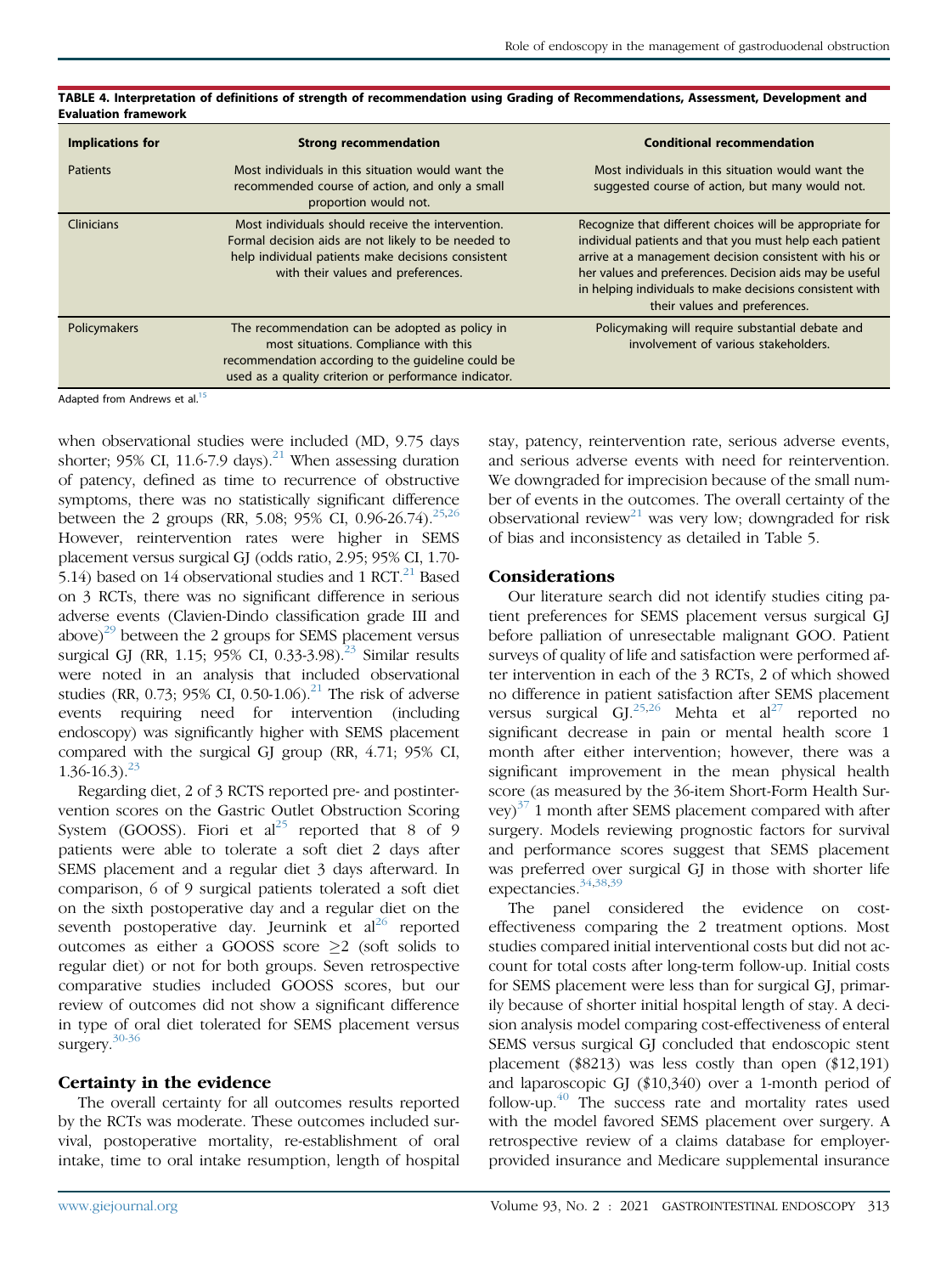#### Certainty assessment The Controller Certainty assessment No. of patients Effect Certainty Importance No. of studies Study design Risk of bias Inconsistency Indirectness Imprecision erations SEMS **Other** consid-Surgical Relative GJ (95% CI) Absolute (95% CI) Survival 1 Randomized trial [Jeurnick] Not serious Not serious Not serious Seriou[s\\*](#page-6-0) None 21 18 - MD 22 days **lower** (53.45) lower to 9.45 higher)  $\bigoplus\bigoplus\bigodot$ MODERATE **CRITICAL** Survival 9 Observational Serious studies Serious<sup>†</sup> Not serious Not serious None 297 216 - MD 42.85 days fewer (73.7 fewer to 12 fewer)  $\bigoplus$ OOO VERY LOW **CRITICAL** Postoperative mortality 1 Randomized trial [Mehta] Not serious Not serious Not serious Seriou[s\\*](#page-6-0) None 2/13 (15.4%) 3/14 (21.4%) RR 0.72 50 fewer per (0.14 to 1,000 (from 178 MODERATE 3.64) fewer to 284 more)  $\bigoplus\bigoplus\bigodot$ **CRITICAL** Postoperative mortality 15 14 **Observational** studies 1 Randomized trial [Mehta] Serious<sup>+</sup> Not serious Not serious Not serious None 27/443 (6.1%) 44/515 (8.5%) OR 0.55 37 fewer per (0.27 to 1,000 (from 61 VERY LOW 1.16) fewer to 12 more)  $4000$ **CRITICAL** Re-establishment of oral intake 3 Randomized trials [Fiori, Mehta,Jeurnick] Not serious Not serious Not serious Seriou[s\\*](#page-6-0) None 39/42 (92.9%) 39/40 (97.5%) RR 0.98 20 fewer per (0.88 to 1,000 (from 117 MODERATE 1.09) fewer to 88 more)  $\oplus\oplus\oplus\bigcirc$ **CRITICAL** Time to oral intake resumption 2 Randomized trials [Fiori, Jeurnick] Not serious Not serious Not serious Seriou[s\\*](#page-6-0) None 30 27 - MD 3.07 days fewer (4.76 fewer to 1.39 fewer)  $\bigoplus\bigoplus\bigodot$ MODERATE **CRITICAL** Time to oral intake resumption 11 Observational Serious<sup>+</sup> studies Serious<sup>†</sup> Not serious Not serious None 544 282 - MD **4.9 days** fewer (6.75 fewer to 3.05 fewer)  $\bigoplus$ OOO VERY LOW **CRITICAL** Length of hospital stay 3 Randomized trials [Fiori, Jeurnick, Mehta] Not serious Not serious Not serious Seriou[s\\*](#page-6-0) None 41 43 - MD 6.7 days fewer (9.41 fewer to 3.98 fewer)  $\oplus \oplus \oplus \odot$ **MODERATE CRITICAL** Length of hospital stay 20 19 **Observational** studies 1 Randomized trial [Mehta] Serious<sup>+</sup> Serious<sup>+</sup> Not serious Not serious None 882 689 - MD 9.75 days fewer (11.6 fewer to 7.9 fewer)  $\bigoplus$ OOO VERY LOW **CRITICAL** Patency

#### <span id="page-5-0"></span>TABLE 5. Evidence profile for SEMS versus surgical GJ for palliation of incurable malignant GOO

314 GASTROINTESTINAL ENDOSCOPY Volume 93, No. 2 : 2021 [www.giejournal.org](http://www.giejournal.org)

Not serious Not serious Seriou[s\\*](#page-6-0) None 8/30

(26.7%)

1/27 (3.7%) RR 5.08 (0.96 to 26.74)

151 more per 1,000 (from 1 fewer to 953 more)

Not serious

2 Randomized trials [Fiori, Jeurnick]

(continued on the next page)

**CRITICAL** 

 $\oplus \oplus \oplus \odot$ MODERATE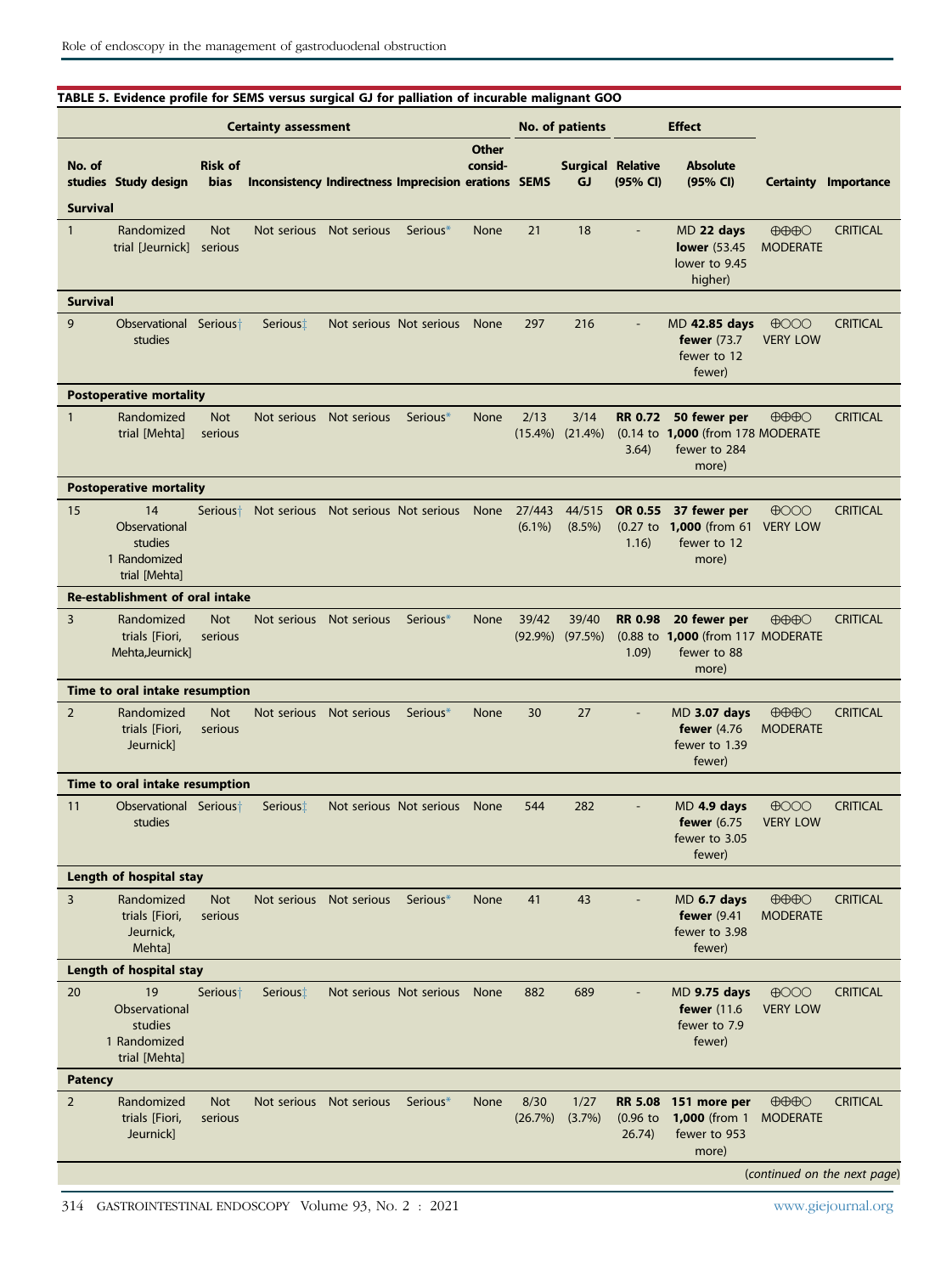|        | <b>TABLE 5. Continued</b>                                                     |                               |                                                      |                         |                         |                  |                            |                                       |                                        |                                                                 |                                                 |                             |
|--------|-------------------------------------------------------------------------------|-------------------------------|------------------------------------------------------|-------------------------|-------------------------|------------------|----------------------------|---------------------------------------|----------------------------------------|-----------------------------------------------------------------|-------------------------------------------------|-----------------------------|
|        | <b>Certainty assessment</b>                                                   |                               |                                                      |                         |                         |                  | No. of patients            |                                       | <b>Effect</b>                          |                                                                 |                                                 |                             |
| No. of | studies Study design<br><b>Reintervention rate</b>                            | <b>Risk of</b><br><b>bias</b> | Inconsistency Indirectness Imprecision erations SEMS |                         |                         | Other<br>consid- |                            | <b>Surgical Relative</b><br><b>GJ</b> | (95% CI)                               | <b>Absolute</b><br>(95% CI)                                     |                                                 | <b>Certainty Importance</b> |
| 15     | 14<br>Observational<br>studies<br>1 Randomized<br>trial [Jeurnick]            | Serious <sup>+</sup>          | Serious <sup>†</sup>                                 |                         | Not serious Not serious | None             | 250/<br>955<br>$(26.2\%)$  | 84/749<br>$(11.2\%)$                  | OR 2.95<br>$(1.70)$ to<br>5.14)        | 159 more per<br><b>1,000</b> (from 65)<br>more to 282<br>more)  | $\bigoplus$ OOO<br><b>VERY LOW</b>              | <b>CRITICAL</b>             |
|        | Adverse events, serious (Major complications)                                 |                               |                                                      |                         |                         |                  |                            |                                       |                                        |                                                                 |                                                 |                             |
| 3      | Randomized<br>trials                                                          | <b>Not</b><br>serious         | Not serious Not serious                              |                         | Serious*                | None             | 6/43<br>$(14.0\%)$         | 4/41<br>$(9.8\%)$                     | <b>RR 1.15</b><br>$(0.33)$ to<br>3.98  | 15 more per<br>1,000 (from 65 MODERATE<br>fewer to 291<br>more) | $\bigoplus\bigoplus\bigodot$                    | <b>CRITICAL</b>             |
|        | Adverse events, serious (Major complications)                                 |                               |                                                      |                         |                         |                  |                            |                                       |                                        |                                                                 |                                                 |                             |
| 21     | 19<br>Observational<br>studies<br>2 Randomized<br>trials [Fiori,<br>Jeurnink] | Serious <sup>+</sup>          | Not serious                                          | Not serious Not serious |                         | None             | 120/<br>1099<br>$(10.9\%)$ | 113/902<br>$(12.5\%)$                 | <b>OR 0.73</b><br>$(0.50)$ to<br>1.06) | 31 fewer per<br><b>1,000</b> (from 58<br>fewer to 7<br>more)    | $\bigoplus$<br><b>VERY LOW</b>                  | <b>CRITICAL</b>             |
|        | Adverse events, serious (Major complications): with need for reintervention   |                               |                                                      |                         |                         |                  |                            |                                       |                                        |                                                                 |                                                 |                             |
| 3      | Randomized<br>trials                                                          | <b>Not</b><br>serious         | Not serious Not serious                              |                         | Serious*                | None             | 13/43<br>$(30.2\%)$        | 2/41<br>$(4.9\%)$                     | <b>RR 4.71</b><br>$(1.36)$ to<br>16.30 | 181 more per<br><b>1,000</b> (from 18<br>more to 746<br>more)   | $\bigoplus\bigoplus\bigodot$<br><b>MODERATE</b> | <b>CRITICAL</b>             |

CI, Confidence interval; MD, mean difference; OR, odds ratio; RR, risk ratio.

<span id="page-6-0"></span>\*small number of events

†Bias due to confounding and selection of participants

zhigh I squared

plans identified patients who received palliative care for malignant GOO from 2012 to  $2015.<sup>41</sup>$  $2015.<sup>41</sup>$  $2015.<sup>41</sup>$  The median 90-day cost of SEMS placement and associated readmissions was \$18,500 (range, \$4100-\$49,500) compared with \$37,200 (range, \$12,200-\$67,800) for surgery. In the only cost analysis conducted together with an RCT, initial costs were higher for surgical GJ (\$9782) than for SEMS placement (\$5035) because of the costs associated with longer hospital stay. $42$  Comparison of follow-up costs found no significant difference between the 2 groups. However, longterm relief of obstruction was better with surgical GJ, with more patients requiring repeat interventions for obstructive symptoms after SEMS placement. This study suggested that surgical GJ might be beneficial over SEMS placement for patients with life expectancy of  $\geq 2$  months, with a calculated incremental cost-effectiveness ratio of \$192 per day with a GOOSS score  $\geq$  2 (soft solids to regular diet) adjusted for survival.

#### **Discussion**

The panel reviewed and discussed the quality of evidence and weighed the benefits and potential harms. It should be highlighted that this clinical question only addresses the application of SEMS compared with surgical

GJ in the palliation of unresectable cancer and not as a bridge to surgery. With regard to the outcomes assessed, there was no difference in success rates, major adverse event rates, and postoperative mortality between the 2 interventions. Clinically meaningful differences of shorter time to resumption of oral intake and shorter length of hospital stay were reported with SEMS. These outcomes may be helpful in discussion with patients and other healthcare providers when both surgical GJ and SEMS placement are available options. In addition, shorter time to resumption of oral intake and shorter recovery time with SEMS placement may decrease the time interval before palliative chemotherapy can be administered,  $43,44$  $43,44$ because maturation of the surgical GJ typically requires several days. This clinical question was not designed to compare outcomes between laparoscopic and open surgical GJ.

It should be noted that reintervention rates for SEMS placement were significantly higher than for surgical GJ. The panel therefore agreed that although stent placement may offer a short-term advantage, patients whose performance status is good and whose life expectancy is longer than 6 months may benefit more from surgical GJ than SEMS placement. Because of the complexity of this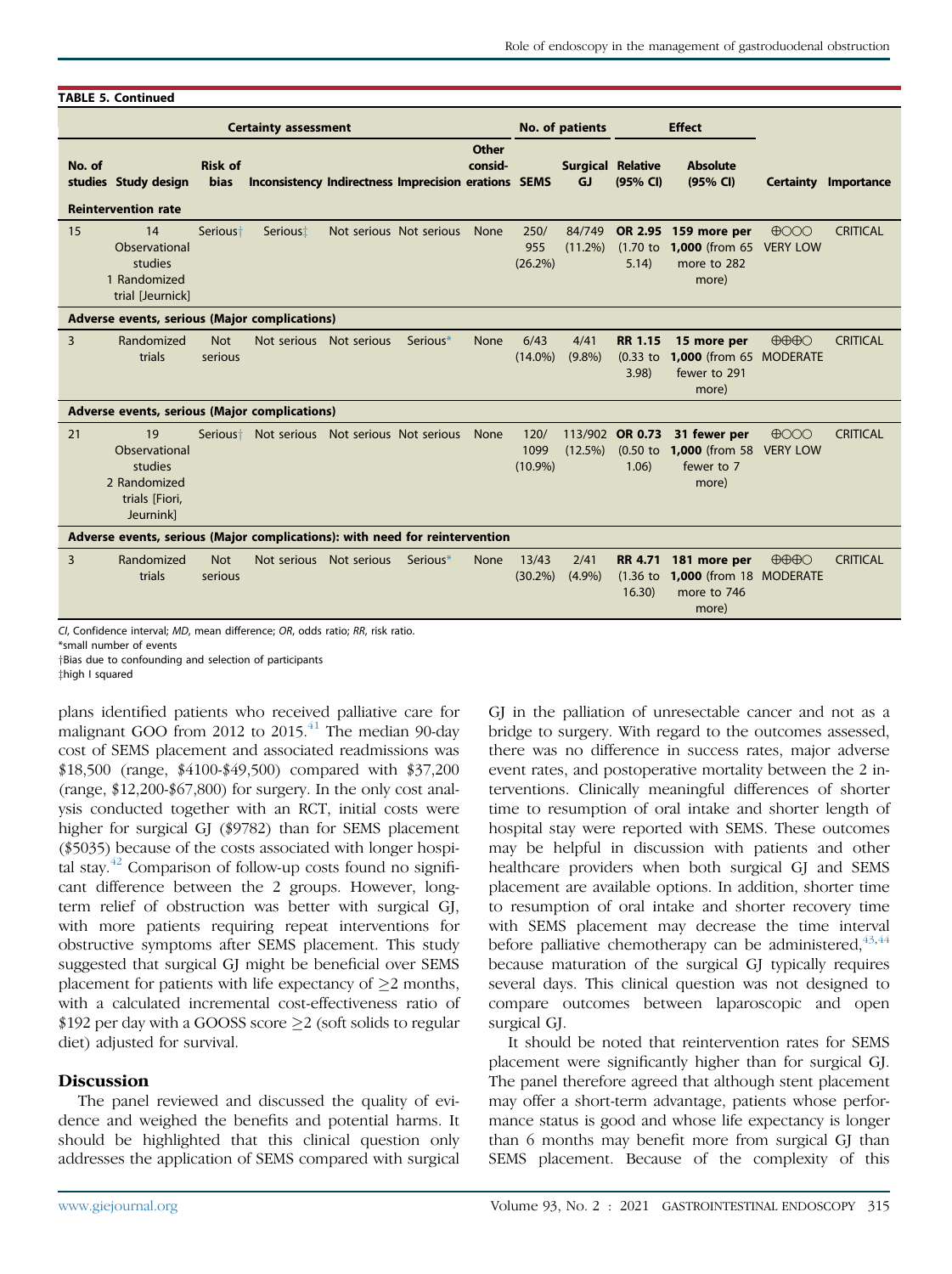decision-making, the panel recommended that multidisciplinary evaluation of a patient's performance status, projected clinical course, and preferences should guide the decision to palliate by SEMS placement versus surgical GJ. The practice of performing surgical GJ in those with longer life expectancy has not been validated. However, it is a common clinical approach and may be a source of bias in observational studies that report longer survival times in patients undergoing surgical GJ compared with SEMS placement. $^{21}$  $^{21}$  $^{21}$  Similarly, a recent, large, comparative, retrospective, single-center study reported longer survival with surgical GJ than SEMS placement, with poor performance status, ascites, and low albumin being predictors of failure.[45](#page-12-6) However, comparison of the 2 groups suggested that patients who underwent surgery had higher albumin and performance status, and like other retrospective studies, selection bias may have affected the outcome favoring surgery.

Although it was not included in the initial PICO question, the panel acknowledged the evolving role of EUSguided gastroenterostomy (EUS-GE) for the management of malignant GOO. EUS-GE is a relatively new technique that is increasingly used as a therapeutic option for palliation of malignant GOO at high-volume tertiary care centers. EUS is used to identify and access the duodenum or jejunum beyond the area of obstruction from within the stomach, and placement of a lumenapposing metal stent (LAMS) is performed to create a GE.<sup>[46](#page-12-7)</sup> At the time of drafting this guideline document, the application of LAMS for this purpose was considered an off-label use.

A SR and MA of 5 studies with 199 patients who underwent EUS-GE for both benign and malignant GOO reported a technical success rate of 92.6% (95% CI, 88.26-95.79;  $I^2 = 0\%$ ; serious adverse event rate of 5.61% (95% CI, 2.87-10.67;  $I^2 = 1.67\%$ ), including occurrences of stent maldeployment, peritonitis, surgical intervention, and hemoperitoneum; and reintervention rate of 11.43% (95% CI, 7.29%-17.46%;  $I^2$  =  $17.38\%$ ).<sup>[47](#page-12-8)</sup> A single-center, retrospective study comparing EUS-GE  $(n = 22)$  with endoscopic gastroduodenal SEMs  $(n = 78)$  for palliation of malignant GOO reported 100% technical success in both groups and similar length of hospital stay but a higher reintervention rate in the SEMS group  $(32\% \text{ vs } 8.3\%, P)$  $0.021$ ).<sup>[48](#page-12-9)</sup> Follow-up times for both groups were limited because the authors elected to perform empiric exchange of the LAMS for those patients still alive at 6 months. Another retrospective study comparing EUS-GE performed at multiple centers with SEMS placement at 1 center for malignant GOO found similar results. $^{49}$  $^{49}$  $^{49}$  A retrospective study compared EUS-GE  $(n = 93)$  with surgical GJ  $(n = 63)$  for palliation of malignant  $GOO<sup>50</sup>$  $GOO<sup>50</sup>$  $GOO<sup>50</sup>$  and found the technical success rate of surgical GJ was superior (100% vs  $87\%$ ,  $P = 0.009$ ) with no difference in length of hospital stay, serious

adverse event rates, rates of recurrent GOO, and mean time to reintervention between the 2 groups.

Relative contraindications to EUS-GE include involvement of the intended transgastric access site with tumor or blood vessels including perigastric varices, large volume ascites, peritoneal carcinomatosis, and bowel obstruction distal to the intended site of GE placement. Prospective RCTs are needed to compare EUS-GE with both surgical GJ and endoscopic SEMS placement.

Question 2: In patients with incurable malignant GOO undergoing palliative endoscopic stent placement, what is the role of covered SEMS placement as compared with uncovered SEMS placement?

Recommendation: In patients with incurable malignant GOO undergoing palliative endoscopic stent placement, there is insufficient evidence to preferentially recommend covered over uncovered SEMS. The final decision should be based on regional stent availability, patient characteristics, and patient preferences. (Conditional recommendation, moderate quality of evidence)

#### Summary of the evidence

Our literature search identified 4 SRs of which 3 were rated as critically low in quality based on AMSTAR 2 criteria. $20,51-53$  $20,51-53$  The SR with MA conducted by Minata et  $al^{20}$  $al^{20}$  $al^{20}$  was moderate in quality and included 5 RCTs comparing covered with uncovered SEMS. One study was single center,<sup>[54](#page-12-13)</sup> 1 was conducted at 2 centers,<sup>[55](#page-12-14)</sup> and the remaining were multicenter studies.<sup>[56-58](#page-12-15)</sup> Three of the 5 studies only included patients with gastric cancer,  $54,56,58$  $54,56,58$  $54,56,58$ accounting for 247 of 443 cases (55.8%). All 5 studies were conducted in East Asian countries, because covered enteral stents for gastroduodenal obstruction are not available for clinical use in the United States. The evidence profile for this PICO is summarized in [Table 6](#page-8-0).

Based on 5 RCTs, there was no difference in successful resumption of an oral diet between covered (204/221; 92.3%) and uncovered (201/222; 90.5%) SEMS (risk difference [RD], 0.02; 95% CI, –0.03 to 0.07). However, the RCTs also showed that SEMS occlusion occurred at a significantly lower rate with covered (9/221; 4.1%) compared with uncovered (56/222; 25.2%) SEMS (RD,  $-0.21$ ; 95% CI,  $-0.27$  to  $-0.15$ ). This means that the rate of occlusion in covered SEMS was far lower than for uncovered SEMS. In contrast, SEMS migration occurred at a significantly higher rate with covered (26/ 221; 11.8%) compared with uncovered (6/222; 2.7%) SEMS (RD, 0.09; 95% CI, 0.04 to 0.14).

Reintervention rates were recorded in only 3 studies,  $56-58$ and no difference was reported between the 2 groups (covered, 26/150 [17.3%]; uncovered, 30/151 [19.9%]; RD, -0.03; 95% CI, –0.11 to 0.06). Covered SEMS had an adverse event rate of 22.3% (42/188) and uncovered SEMS a rate of 30.5% (58/190), with an RD of –0.08 (95% CI, –0.17 to 0.0). One study reported a disproportionately high adverse event rate in the covered SEMS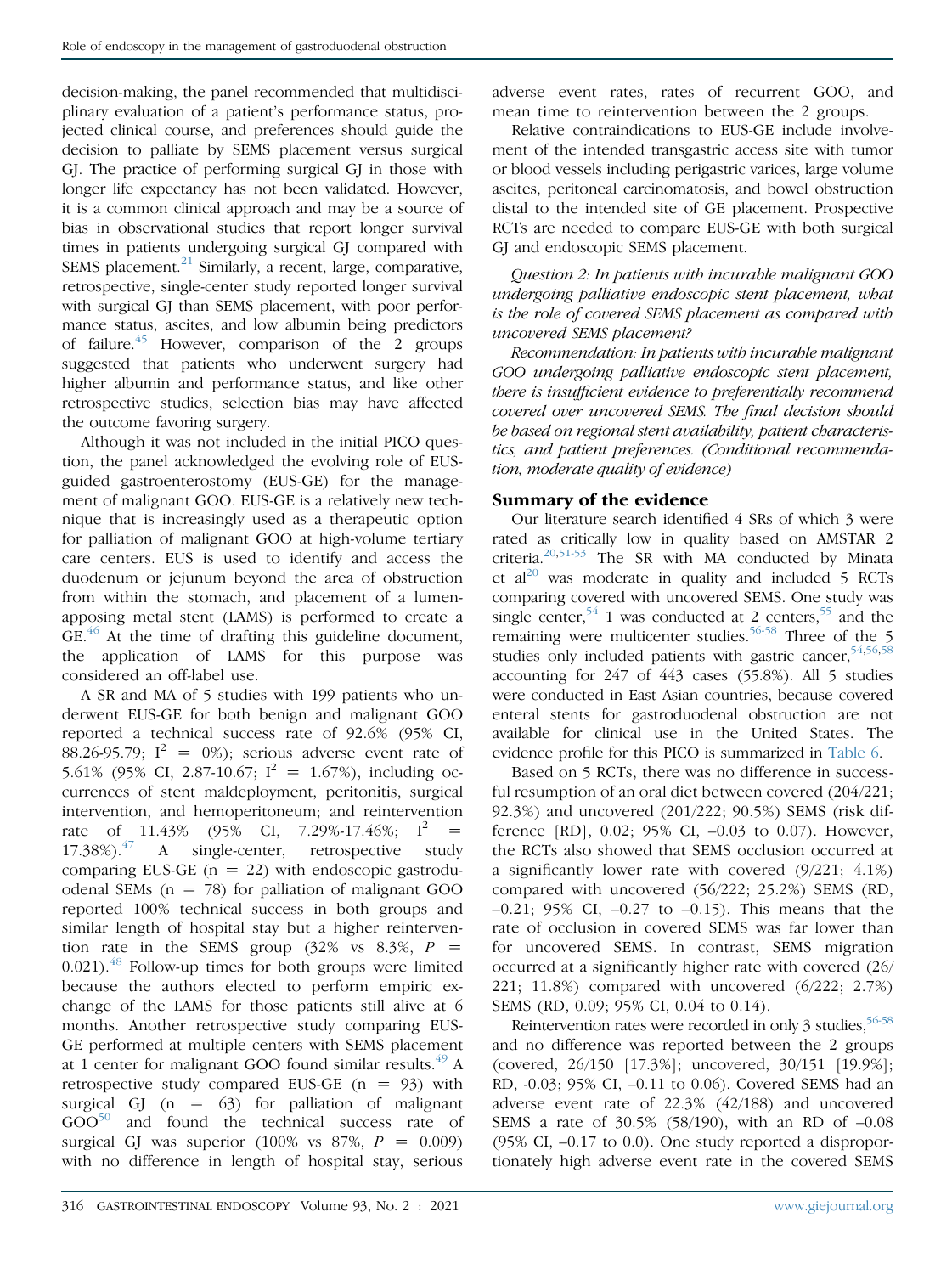|                       | <b>Certainty assessment</b>   |                               |             |             | No. of patients      |                                                                       |                    | <b>Effect</b>                           |                                            |                                                 |                 |
|-----------------------|-------------------------------|-------------------------------|-------------|-------------|----------------------|-----------------------------------------------------------------------|--------------------|-----------------------------------------|--------------------------------------------|-------------------------------------------------|-----------------|
| No. of<br>studies     | <b>Study</b><br>design        | <b>Risk of</b><br><b>bias</b> |             |             |                      | <b>Other</b><br>Inconsistency Indirectness Imprecision considerations | <b>SEMS</b>        | <b>Covered Uncovered</b><br><b>SEMS</b> | <b>Relative</b><br>(95% CI)                | <b>Certainty</b>                                | Importance      |
|                       | <b>Tolerance of oral diet</b> |                               |             |             |                      |                                                                       |                    |                                         |                                            |                                                 |                 |
| 5                     | Randomized<br>trials          | <b>Not</b><br>serious         | Not serious | Not serious | Serious <sup>*</sup> | None                                                                  | 204/221<br>(92.3%) | 201/222<br>$(90.5\%)$                   | <b>RD 0.02</b><br>(-0.03 to 0.07) MODERATE | $\bigoplus\bigoplus\bigodot$                    | <b>CRITICAL</b> |
| <b>SEMS occlusion</b> |                               |                               |             |             |                      |                                                                       |                    |                                         |                                            |                                                 |                 |
| 5                     | Randomized<br>trials          | <b>Not</b><br>serious         | Not serious | Not serious | Serious*             | None                                                                  | 9/221<br>$(4.1\%)$ | 56/222<br>$(25.2\%)$                    | <b>RD-0.21</b><br>$(-0.27)$ to<br>$-0.15)$ | $\bigoplus\bigoplus\bigcirc$<br><b>MODERATE</b> | <b>CRITICAL</b> |
|                       | <b>SEMS</b> migration         |                               |             |             |                      |                                                                       |                    |                                         |                                            |                                                 |                 |
| 5                     | Randomized<br>trials          | <b>Not</b><br>serious         | Not serious | Not serious | Serious <sup>*</sup> | None                                                                  | 26/221<br>(11.8%)  | 6/222<br>$(2.7\%)$                      | RD 0.09 (0.04<br>to $0.14$ )               | $\bigoplus\bigoplus\bigodot$<br><b>MODERATE</b> | <b>CRITICAL</b> |
|                       | <b>Reintervention rate</b>    |                               |             |             |                      |                                                                       |                    |                                         |                                            |                                                 |                 |
| 3                     | Randomized<br>trials          | <b>Not</b><br>serious         | Not serious | Not serious | Serious*             | None                                                                  | 26/150<br>(17.3%)  | 30/151<br>$(19.9\%)$                    | <b>RD-0.03</b><br>(-0.11 to 0.06) MODERATE | $\bigoplus\bigoplus\bigodot$                    | <b>CRITICAL</b> |
| <b>Adverse events</b> |                               |                               |             |             |                      |                                                                       |                    |                                         |                                            |                                                 |                 |
| 5                     | Randomized<br>trials          | <b>Not</b><br>serious         | Not serious | Not serious | Serious*             | None                                                                  | 42/188<br>(22.3%)  | 58/190<br>$(30.5\%)$                    | <b>RD-0.08</b><br>(-0.17 to 0.00) MODERATE | $\bigoplus \bigoplus \bigoplus \bigcap$         | <b>CRITICAL</b> |

<span id="page-8-0"></span>TABLE 6. Evidence profile for covered versus uncovered SEMS for palliation of incurable malignant GOO

CI, Confidence interval

<span id="page-8-1"></span>\*small number of events

group of 85% (28/33) versus 34% (11/32) for uncovered SEMS.<sup>[58](#page-12-16)</sup> Abdominal pain accounted for most events (13) covered vs 1 uncovered), followed by bleeding (11 covered vs 2 uncovered). In this study, the covered SEMS were tailored with a large funnel-shaped antimigration flange on the proximal (upstream) ends which the uncovered SEMS did not feature. Whether this stent design contributed to the higher rate of abdominal pain or bleeding is unclear. The other 4 studies in the analysis compared similarly shaped SEMS. Because of its outlying results, the study with the uniquely tailored covered stents<sup>[58](#page-12-16)</sup> was not included in the adverse event rate comparisons. After exclusion, no statistically significant difference in adverse event rates was noted between covered versus uncovered SEMS.

# Certainty in the evidence

The overall certainty for all outcomes results reported by these RCTs was moderate. We downgraded for imprecision because of the small number of events. Although a risk of bias may occur with the inability to blind the study team to the type of SEMS placed, we decided not to downgrade on that basis because the studies had no major methodologic issues. Another potential source of bias was that 3 RCTs only included patients with gastric cancer, and 1 study had over  $80\%^{57}$  $80\%^{57}$  $80\%^{57}$  affected by gastric cancer. Therefore, the application of these data to other etiologies of malignant GOO is unclear. In addition, although the adverse event rates were not significantly different between covered and uncovered SEMS, the severity of adverse events was not accounted for in the MA.

#### Considerations

Available literature demonstrates that both covered and uncovered SEMS had similar success and adverse event rates, with the primary differences in performance being occlusion of uncovered SEMS and migration of covered SEMS. In addition, the panel decided to compare severe adverse event rates between the 2 groups. The selected SR and MA that only included RCTs did not report a significant difference in rates of perforation (covered, 2/221 [0.9%]; uncovered,  $0/222$  [0%]; RD, 0.01; 95% CI, -0.01 to 0.03).<sup>[20](#page-11-11)</sup> To assess the differences in adverse events, we performed a new SR that included the 5 RCTs and 8 additional observational studies<sup>59-66</sup> with a total of 709 patients who underwent covered and 874 uncovered SEMS placement [\(Supplementary Table 1](#page-14-0), available online at [www.](http://www.giejournal.org) [giejournal.org\)](http://www.giejournal.org). All studies were conducted in East Asia, and most patients underwent SEMS placement for palliation of unresectable gastric cancer, with unresectable pancreatic cancer the second most common malignancy treated. Bleeding rates were no different between uncovered and covered SEMS when excluding for the study with the outlier funnel-shaped covered SEMS.<sup>[58](#page-12-16)</sup> Similarly, there was no difference in rate of pancreatitis: 4 episodes of pancreatitis occurred, with 2 events in each group (covered, 2/155 [1.3%]; uncovered, 2/157 [1.3%]). However, only 2 studies evaluated for pancreatitis as an outcome. $60,64$  $60,64$  Only 1 study evaluated for cholangitis as an adverse event, with only 2 events, 1 in each group (covered,  $1/126$  [0.8%]; uncovered,  $1/126$  [0.8%]).<sup>[60](#page-12-19)</sup> Although perforations occurred at a higher rate with covered SEMS (10/448, 2.2%) than with uncovered SEMS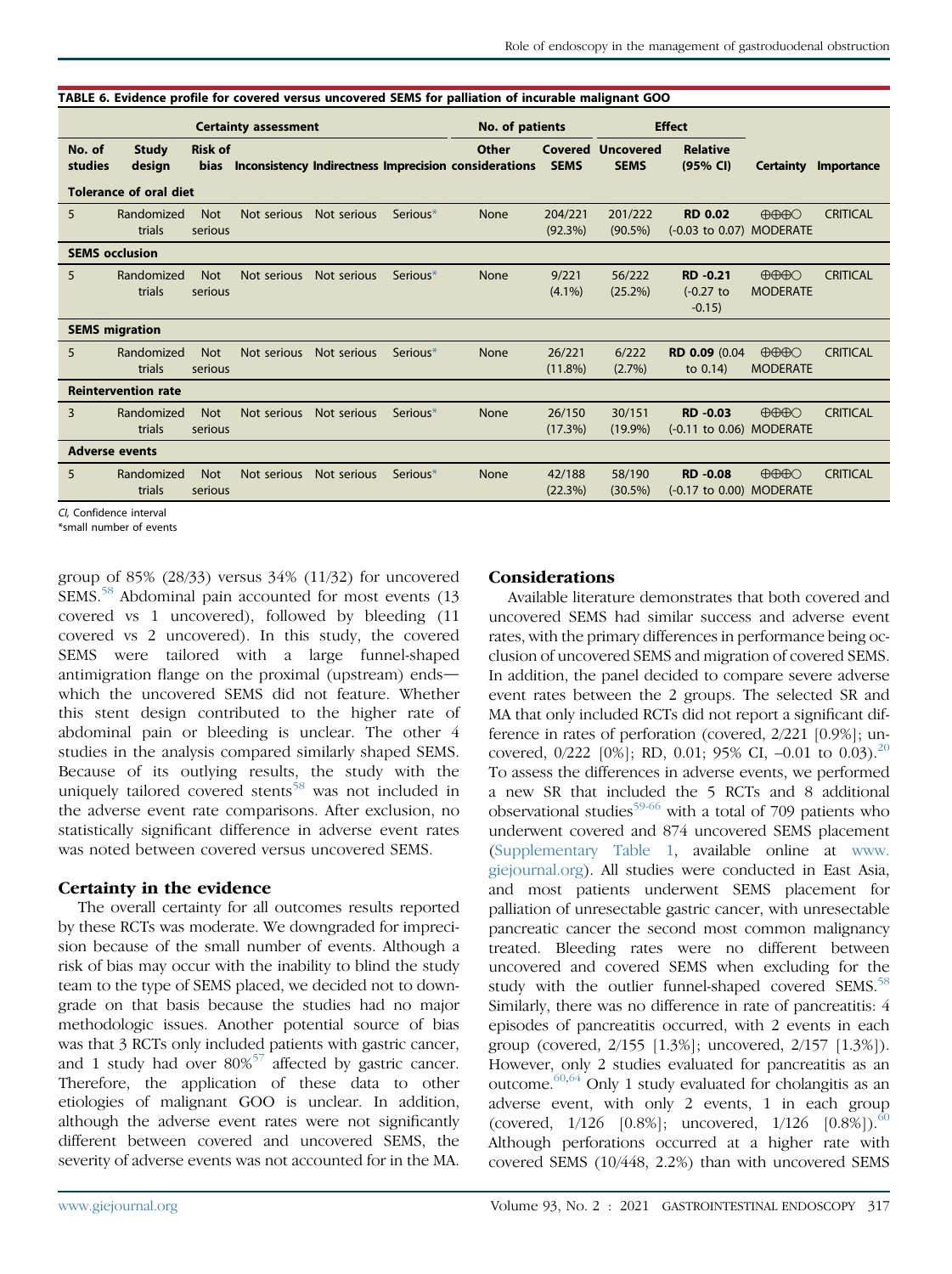(3/496, 0.6%), the studies did not detail whether the perforations occurred in the setting of migration.

No studies comparing costs between covered versus uncovered SEMS were identified. A covered enteral stent designed (and U.S. Food and Drug Administration approved) for palliation of malignant GOO is not available in the United States at this time; thus, all known comparative studies were conducted in East Asia.

#### **Discussion**

No difference in technical and clinical success, reintervention rates, or adverse event rates between covered versus uncovered SEMS are evident, but whether there is a significant difference in severe adverse events remains unclear based on our SR of available literature—a critical outcome for this PICO question. Occlusion, which occurred more often in uncovered SEMS, may not be as difficult to address endoscopically, because endoscopic ablation and placement of another SEMS within the occluded SEMS has been described. $67$  Conversely, migration, which occurred more often with covered SEMS, may be more difficult to treat and may carry a higher risk for perforation.<sup>[68](#page-12-22)</sup> Repositioning or removing migrated SEMS has been described, with placement of a new SEMS when repositioning fails. $69$  The role of anchoring of covered duodenal SEMS by clips or endoscopic suturing to prevent migration has yet to be of proven benefit.<sup>70,7</sup> Another limitation for the reported outcomes was the heterogeneity in the different types of covered and uncovered SEMS included in the SR. These uncertainties in the available literature played a significant role in the panel's decision to not recommend one type of stent over the other. Future large, adequately powered RCTs comparing covered and uncovered SEMS in the United States are needed.

Question 3: In patients with benign GOO, what is the role of endoscopic management compared with surgical management?

Recommendation: There is insufficient evidence to support endoscopic management over surgical management of benign GOO. (Conditional recommendation, low quality of evidence)

Comment: Factors that should be considered in determining appropriate management include the etiology of benign GOO, length of the stricture, response to endoscopic balloon dilation (EBD), and health and comorbidities of the patients.

#### Summary of the evidence

Our literature search did not identify comparative studies between endoscopic versus surgical management of benign GOO. Rather, endoscopic management is typically attempted first, with the goal of successfully resolving benign GOO, whereas surgery is reserved for "salvage" therapy if endoscopic interventions prove insufficient or if a severe adverse event after endoscopic therapy occurs

that requires surgical intervention (ie, perforation). The approach to surgical interventions for the treatment of benign GOO may vary, depending on etiology of the stricture and available expertise. With the introduction of acid suppression therapy and recognition of  $H$  *pylori* as a cause of PUD, surgery for benign GOO is uncommon. In the modern era, surgical pyloroplasty and laparoscopic GJ have been reported as acceptable treatments with low morbidity and mortality.[72-78](#page-12-26)

We performed an SR of EBD of benign strictures causing GOO. We identified 14 retrospective studies that included 596 patients.[3,](#page-11-23)[79-91](#page-13-0) ([Supplementary Table 2](#page-15-0), available online at [www.giejournal.org](http://www.giejournal.org)). The significant heterogeneity in reported studies precluded pooling of data to achieve an estimate of effect. However, the results suggest that patients with benign GOO because of PUD have a high rate of response to endoscopic management without the need for surgery when inflammatory factors such as smoking and NSAIDs are discontinued and H pylori infection is treated. Corrosive strictures and strictures caused by chronic pancreatitis appear to be less responsive to endoscopic therapy. Strictures that require multiple dilations were also less likely to respond to endoscopic therapy.<sup>[86](#page-13-1)</sup>

We also identified 2 studies describing the use of covered SEMS for benign GOO strictures. $92,93$  $92,93$  A series from Korea with 22 patients who underwent covered SEMS placement for benign GOO (21/22 from PUD) reported an 81.8% rate of early improvement in GOOSS, which was sustained in  $67\%$  of those patients.<sup>[92](#page-13-2)</sup> However, a high rate of SEMS migration was reported  $(62.5\%, n = 15)$ . The use of covered SEMS in the United States for benign disease is off-label. All dedicated enteral stents in the United States are uncovered and should not be used for benign disease because they are not removable. Successful management of short, benign peptic strictures by off-label use of covered LAMS has been described in numerous case series and within SRs of LAMS used for therapy of GI tract strictures. $94-98$ 

#### Discussion

Given the significant heterogeneity in surgical and endoscopic management of benign GOO, an indirect comparative analysis between these 2 approaches was not feasible. The panel acknowledges the need to assess for and address factors associated with response rates to EBD (*H pylori* infection, use of NSAIDs, and smoking), as highlighted in [Supplementary Table 2.](#page-15-0) Patients with benign GOO secondary to long strictures (>3 cm), caustic ingestion, and chronic pancreatitis are less likely to respond to EBD. The need for multiple EBD procedures is predictive for treatment failure and need for surgery. Future prospective trials are needed to compare endoscopic and surgical approaches for management of patients with benign GOO. Similarly, comparative studies between EBD versus covered SEMS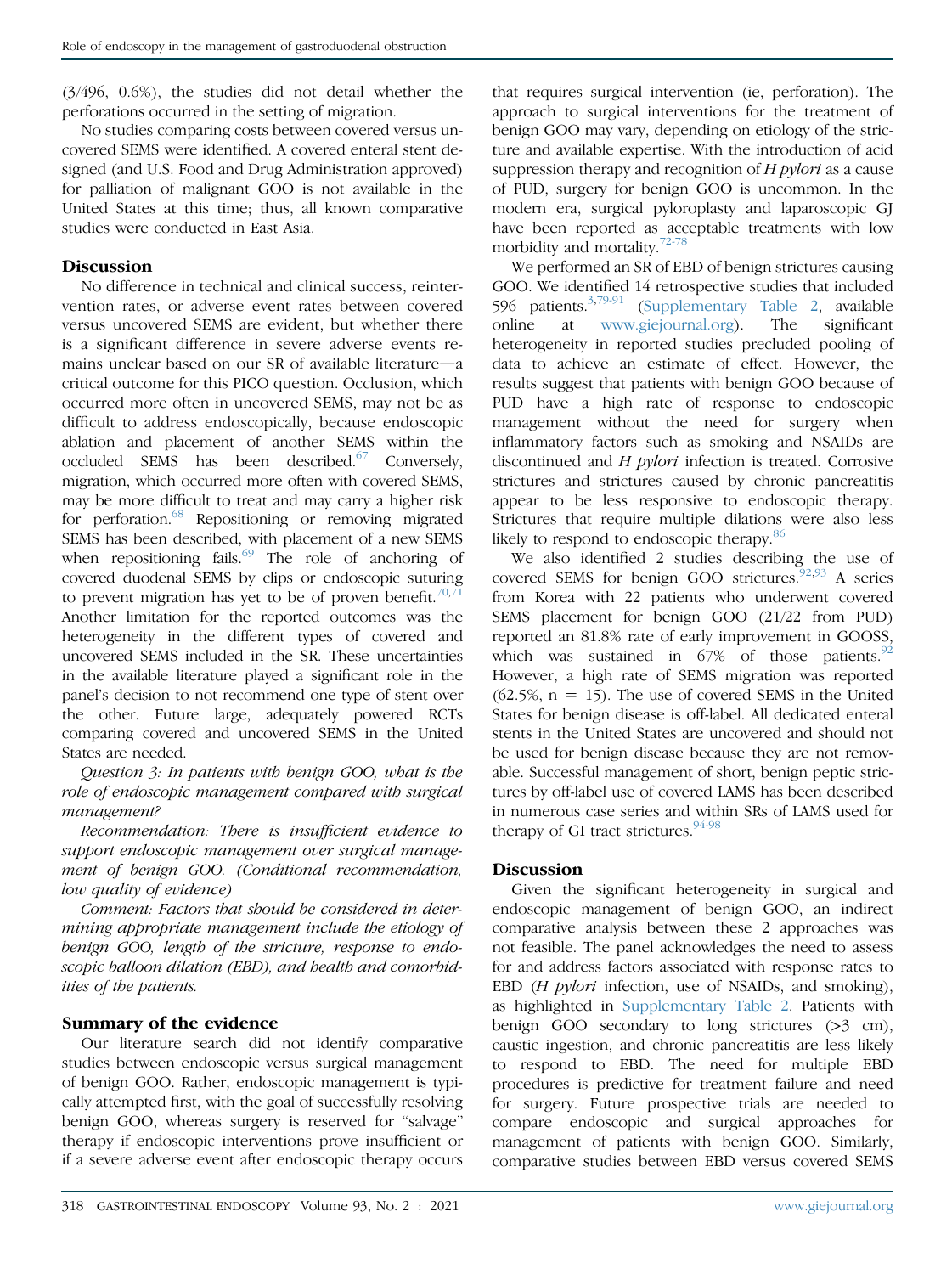(including the placement of LAMS) for benign GOO are required.

#### CONSIDERATIONS FOR THE PEDIATRIC POPULATION

GOO in pediatric patients is usually from benign etiologies. The most common cause is infantile hypertrophic pyloric stenosis, typically presenting with nonbilious emesis. Standard endoscopy is only used to exclude other diagnoses outside of infancy, and EUS has been used in some cases.<sup>[99](#page-13-5)</sup> Surgery is considered to be the standard management for infantile hypertrophic pyloric stenosis. Beyond infancy, peptic and caustic ulceration are the most common causes of GOO. Anatomic malformations including antral webs and duplication  $cysts^{100}$  $cysts^{100}$  $cysts^{100}$  as well as bezoars have been reported, and GOO as a manifestation of malignancy is rare in children. EBD has been used for therapy in pediatric GOO, and there are limited reports of needle-knife incisional therapy and SEMS placement.<sup>[101-105](#page-13-7)</sup>

#### SUMMARY AND CONCLUSIONS

Mechanical GOO occurs frequently with advanced malignancies and commonly affects those with progressive pancreatic and gastric cancer. SEMS placement and surgical GJ are acceptable treatment options, and multidisciplinary care, patient characteristics and preferences, and available local expertise should guide current treatment. Further investigation of outcomes from covered SEMS and EUS-GE would likely guide future management of malignant GOO. Ideal management of benign GOO remains uncertain, because prior studies focused on endoscopic management to avoid surgery rather than prospective comparison. Retrospective studies suggest higher rates of success with EBD when  $H$  pylori is treated and when NSAIDs and smoking are stopped and lower success rates with corrosive strictures and strictures requiring multiple dilations.

#### RECOMMENDATIONS

1. In patients with incurable malignant GOO undergoing palliative intervention, we suggest either SEMS placement or surgical GJ. The selected approach should be based on patient characteristics and preferences, multidisciplinary input, and local expertise. (Conditional recommendation, low quality of evidence)

Comment: Based on shared decision-making, in patients who are poor surgical candidates with short life expectancy (<6 months) and those who place a high value on resumption of oral diet and being discharged early, we suggest SEMS placement compared with surgical GJ. In patients with a life expectancy of >6 months and good performance status, we suggest surgical GJ compared with SEMS placement.

- 2. In patients with incurable malignant GOO undergoing palliative endoscopic stent placement there is insufficient evidence to preferentially recommend either covered or uncovered SEMS. The final decision should be based on regional stent availability, patient characteristics, and patient preference. (Conditional recommendation, moderate quality of evidence)
- 3. There is insufficient evidence to uniformly support either endoscopic or surgical management for mixed varieties of benign GOO. (Conditional recommendation, low quality of evidence)

Comment: Factors that should be considered in determining appropriate management include etiology of benign GOO, length of stricture, and response to initial EBD.

# DISCLOSURE

The following authors disclosed financial relationships: A. C. Storm: Consultant for Apollo Endosurgery US Inc, Endo-TAGSS, and Enterasense; data and safety monitoring support from Erbe USA Inc. and GI Dynamics. D. S. Fishman: Contributor payment support for intellectual property from UpToDate. M. A. Khashab: Consultant for BSCI, Olympus, and Medtronic. M. Al-Haddad: Research and teaching support from Boston Scientific. S. K. Amateau: Consultant for Boston Scientific Corporation, Cook Medical LLC, Endo-Therapeutics, Hemostasis LLC, Merit Medical Systems Inc, Olympus Corporation of the Americas, and STERIS Corporation. J. L. Buxbaum: Consultant for Boston Scientific Corporation, Eagle Pharmaceuticals, Inc, Cook Medical LLC, and Olympus America Inc; grant support from Medtronic USA, Inc and Olympus America Inc. C. J. DiMaio: Consultant for AbbVie, Boston Scientific Corporation, and Covidien. L. L. Fujii-Lau: Travel compensation from Ovesco. S. R. Gurudu: Research grant from Gilead Pharmaceuticals. L. H. Jamil: Consultant and speaker for Aries Pharmaceutical. M. S. Sawhney: Stockholder with Allurion Technology, Inc. N. C. Thosani: Consultant for Boston Scientific Corporation, Covidien, and Pentax of America, Inc. J. Yang: Consultant for Olympus. S. B. Wani: Consultant for Boston Scientific, Medtronic, and Interpace; advisory board member for Cernostics.

Abbreviations: AMSTAR, A MeaSurement Tool to Assess systematic Reviews; ASGE, American Society for Gastrointestinal Endoscopy; CI, confidence interval; EBD, endoscopic balloon dilation; GE, gastroenterostomy; GJ, gastrojejunostomy; GOO, gastric outlet obstruction; GOOSS, Gastric Outlet Obstruction Scoring System; GRADE, Grading of Recommendations, Assessment, Development and Evaluation; LAMS, lumen-apposing metal stent; MD, mean difference; MA, meta-analysis; NSAID, nonsteroidal anti-inflammatory drug; PICO, Population, Intervention, Comparator, and Outcome; PUD, peptic ulcer disease; RCT, randomized controlled trial; RD, risk difference; RR, risk ratio; SEMS, self-expandable metal stent; SR, systematic review.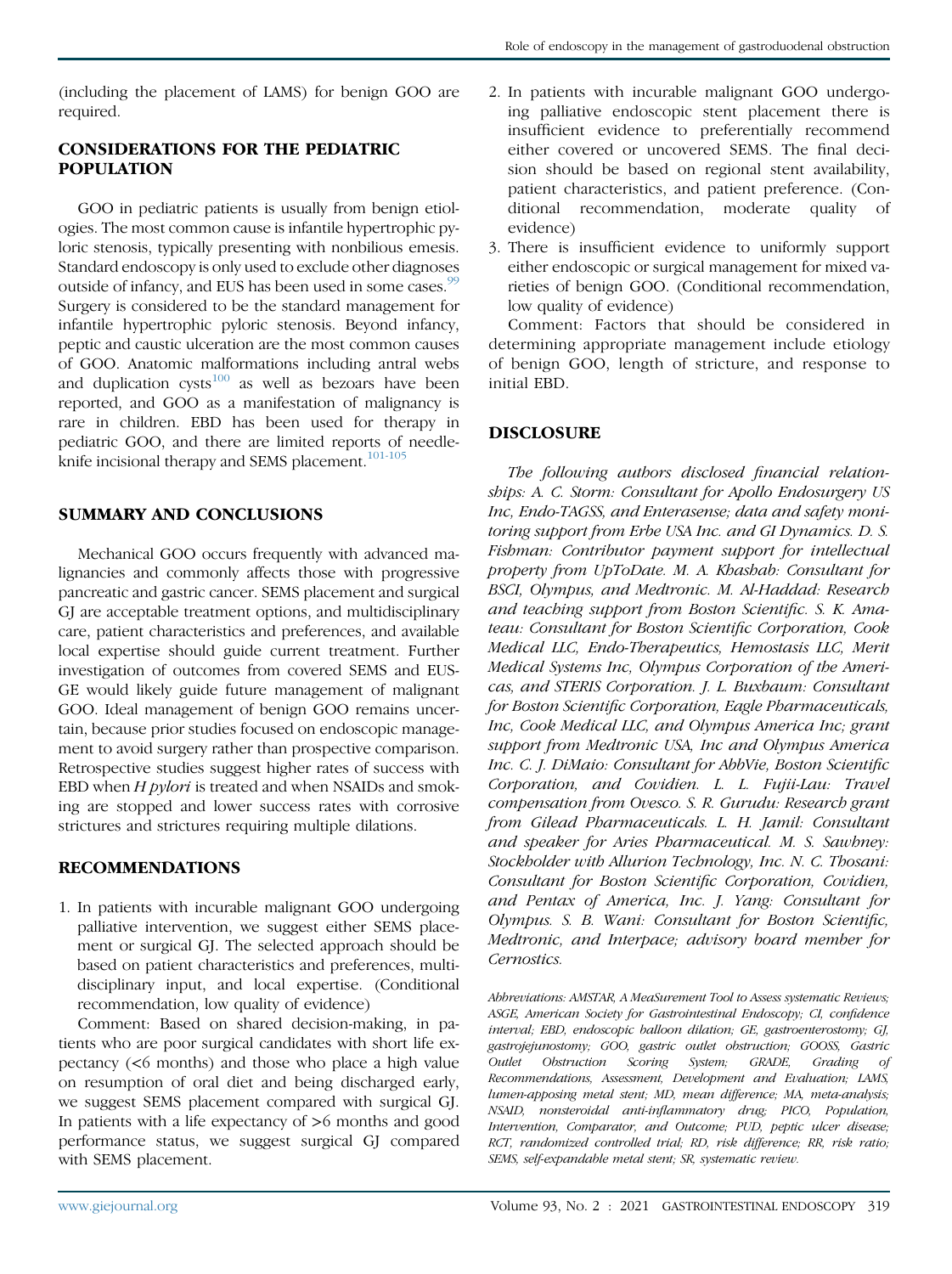#### ACKNOWLEDGMENT

We thank Deborah Bowman (patient advocate) and Kellee Kaulback (librarian) for their contributions to this guideline.

#### **REFERENCES**

- <span id="page-11-0"></span>1. [Awan A, Johnston DE, Jamal MM. Gastric outlet obstruction with](http://refhub.elsevier.com/S0016-5107(20)34658-7/sref1) [benign endoscopic biopsy should be further explored for malig](http://refhub.elsevier.com/S0016-5107(20)34658-7/sref1)[nancy. Gastrointest Endosc 1998;48:497-500](http://refhub.elsevier.com/S0016-5107(20)34658-7/sref1).
- 2. [Feinstein LB, Holman RC, Yorita Christensen KL, et al. Trends in hos](http://refhub.elsevier.com/S0016-5107(20)34658-7/sref2)[pitalizations for peptic ulcer disease, United States, 1998-2005. Emerg](http://refhub.elsevier.com/S0016-5107(20)34658-7/sref2) [Infect Dis 2010;16:1410-8](http://refhub.elsevier.com/S0016-5107(20)34658-7/sref2).
- <span id="page-11-23"></span>3. [Misra SP, Dwivedi M, Misra V. Malignancy is the most common cause](http://refhub.elsevier.com/S0016-5107(20)34658-7/sref3) [of gastric outlet obstruction even in a developing country. Endoscopy](http://refhub.elsevier.com/S0016-5107(20)34658-7/sref3) [1998;30:484-6.](http://refhub.elsevier.com/S0016-5107(20)34658-7/sref3)
- 4. [Shone DN, Nikoomanesh P, Smith-Meek MM, et al. Malignancy is the](http://refhub.elsevier.com/S0016-5107(20)34658-7/sref4) [most common cause of gastric outlet obstruction in the era of H2](http://refhub.elsevier.com/S0016-5107(20)34658-7/sref4) [blockers. Am J Gastroenterol 1995;90:1769-70](http://refhub.elsevier.com/S0016-5107(20)34658-7/sref4).
- <span id="page-11-1"></span>5. [Bray F, Ferlay J, Soerjomataram I, et al. Global cancer statistics 2018:](http://refhub.elsevier.com/S0016-5107(20)34658-7/sref5) [GLOBOCAN estimates of incidence and mortality worldwide for 36](http://refhub.elsevier.com/S0016-5107(20)34658-7/sref5) [cancers in 185 countries. CA Cancer J Clin 2018;68:394-424](http://refhub.elsevier.com/S0016-5107(20)34658-7/sref5).
- <span id="page-11-2"></span>6. National Cancer Institute. Estimated new cancer cases and deaths for 2018. SEER (Surveillance Epidemiology and End Results) cancer statistics review. Available from: <http://www.seer.cancer.gov>.
- <span id="page-11-3"></span>7. American Cancer Society. Cancer Statistics Center. Available at <https://cancerstatisticscenter.cancer.org>. Accessed July, 2019.
- <span id="page-11-4"></span>8. [Manuel-Vazquez A, Latorre-Fragua R, Ramiro-Perez C, et al. Laparo](http://refhub.elsevier.com/S0016-5107(20)34658-7/sref104)[scopic gastrojejunostomy for gastric outlet obstruction in patients](http://refhub.elsevier.com/S0016-5107(20)34658-7/sref104) [with unresectable hepatopancreatobiliary cancers: a personal series](http://refhub.elsevier.com/S0016-5107(20)34658-7/sref104) [and systematic review of the literature. World J Gastroenterol](http://refhub.elsevier.com/S0016-5107(20)34658-7/sref104) [2018;24:1978-88.](http://refhub.elsevier.com/S0016-5107(20)34658-7/sref104)
- 9. [Sarr MG, Cameron JL. Surgical management of unresectable carci](http://refhub.elsevier.com/S0016-5107(20)34658-7/sref8)[noma of the pancreas. Surgery 1982;91:123-33.](http://refhub.elsevier.com/S0016-5107(20)34658-7/sref8)
- 10. [Singh SM, Longmire WP Jr, Reber HA. Surgical palliation for pancre](http://refhub.elsevier.com/S0016-5107(20)34658-7/sref9)[atic cancer. The UCLA experience. Ann Surg 1990;212:132-9.](http://refhub.elsevier.com/S0016-5107(20)34658-7/sref9)
- <span id="page-11-5"></span>11. [Guyatt G, Oxman AD, Akl EA, et al. GRADE guidelines: 1. Introduction-](http://refhub.elsevier.com/S0016-5107(20)34658-7/sref10)[GRADE evidence profiles and summary of findings tables. J Clin Epi](http://refhub.elsevier.com/S0016-5107(20)34658-7/sref10)[demiol 2011;64:383-94.](http://refhub.elsevier.com/S0016-5107(20)34658-7/sref10)
- <span id="page-11-6"></span>12. [Wani S, Sultan S, Qumseya B, et al. The ASGE](http://refhub.elsevier.com/S0016-5107(20)34658-7/sref11)'S vision for developing [clinical practice guidelines: the path forward. Gastrointest Endosc](http://refhub.elsevier.com/S0016-5107(20)34658-7/sref11) [2018;87:932-3.](http://refhub.elsevier.com/S0016-5107(20)34658-7/sref11)
- <span id="page-11-7"></span>13. [Shea BJ, Reeves BC, Wells G, et al. AMSTAR 2: a critical appraisal tool](http://refhub.elsevier.com/S0016-5107(20)34658-7/sref133) [for systematic reviews that include randomised or non-randomised](http://refhub.elsevier.com/S0016-5107(20)34658-7/sref133) [studies of healthcare interventions, or both. BMJ 2017;358:j4008.](http://refhub.elsevier.com/S0016-5107(20)34658-7/sref133)
- <span id="page-11-8"></span>14. [Moher D, Liberati A, Tetzlaff J, et al. Preferred reporting items for sys](http://refhub.elsevier.com/S0016-5107(20)34658-7/sref12)[tematic reviews and meta-analyses: the PRISMA statement. Ann](http://refhub.elsevier.com/S0016-5107(20)34658-7/sref12) [Intern Med 2009;151:264-9; W264.](http://refhub.elsevier.com/S0016-5107(20)34658-7/sref12)
- <span id="page-11-9"></span>15. [Andrews JC, Schunemann HJ, Oxman AD, et al. GRADE guidelines: 15.](http://refhub.elsevier.com/S0016-5107(20)34658-7/sref13) [Going from evidence to recommendation-determinants of a](http://refhub.elsevier.com/S0016-5107(20)34658-7/sref13) recommendation'[s direction and strength. J Clin Epidemiol 2013;66:](http://refhub.elsevier.com/S0016-5107(20)34658-7/sref13) [726-35](http://refhub.elsevier.com/S0016-5107(20)34658-7/sref13).
- <span id="page-11-10"></span>16. [Bian SB, Shen WS, Xi HQ, et al. Palliative therapy for gastric outlet](http://refhub.elsevier.com/S0016-5107(20)34658-7/sref14) [obstruction caused by unresectable gastric cancer: a meta-analysis](http://refhub.elsevier.com/S0016-5107(20)34658-7/sref14) [comparison of gastrojejunostomy with endoscopic stenting. Chin](http://refhub.elsevier.com/S0016-5107(20)34658-7/sref14) [Med J \(Engl\) 2016;129:1113-21.](http://refhub.elsevier.com/S0016-5107(20)34658-7/sref14)
- 17. [Hosono S, Ohtani H, Arimoto Y, et al. Endoscopic stenting versus](http://refhub.elsevier.com/S0016-5107(20)34658-7/sref15) [surgical gastroenterostomy for palliation of malignant gastroduo](http://refhub.elsevier.com/S0016-5107(20)34658-7/sref15)[denal obstruction: a meta-analysis. J Gastroenterol 2007;42:](http://refhub.elsevier.com/S0016-5107(20)34658-7/sref15) [283-90.](http://refhub.elsevier.com/S0016-5107(20)34658-7/sref15)
- 18. [Jeurnink SM, van Eijck CH, Steyerberg EW, et al. Stent versus gastro](http://refhub.elsevier.com/S0016-5107(20)34658-7/sref16)[jejunostomy for the palliation of gastric outlet obstruction: a system](http://refhub.elsevier.com/S0016-5107(20)34658-7/sref16)[atic review. BMC Gastroenterol 2007;7:18.](http://refhub.elsevier.com/S0016-5107(20)34658-7/sref16)
- 19. [Ly J, O'Grady G, Mittal A, et al. A systematic review of methods to](http://refhub.elsevier.com/S0016-5107(20)34658-7/sref17) [palliate malignant gastric outlet obstruction. Surg Endosc 2010;24:](http://refhub.elsevier.com/S0016-5107(20)34658-7/sref17) [290-7.](http://refhub.elsevier.com/S0016-5107(20)34658-7/sref17)
- <span id="page-11-11"></span>20. [Minata MK, Bernardo WM, Rocha RS, et al. Stents and surgical inter](http://refhub.elsevier.com/S0016-5107(20)34658-7/sref18)[ventions in the palliation of gastric outlet obstruction: a systematic](http://refhub.elsevier.com/S0016-5107(20)34658-7/sref18) [review. Endosc Int Open 2016;4:E1158-70](http://refhub.elsevier.com/S0016-5107(20)34658-7/sref18).
- <span id="page-11-12"></span>21. [Mintziras I, Miligkos M, Wachter S, et al. Palliative surgical bypass is](http://refhub.elsevier.com/S0016-5107(20)34658-7/sref19) [superior to palliative endoscopic stenting in patients with malignant](http://refhub.elsevier.com/S0016-5107(20)34658-7/sref19) [gastric outlet obstruction: systematic review and meta-analysis. Surg](http://refhub.elsevier.com/S0016-5107(20)34658-7/sref19) [Endosc 2019;33:3153-64.](http://refhub.elsevier.com/S0016-5107(20)34658-7/sref19)
- 22. [Nagaraja V, Eslick GD, Cox MR. Endoscopic stenting versus operative](http://refhub.elsevier.com/S0016-5107(20)34658-7/sref20) [gastrojejunostomy for malignant gastric outlet obstruction](http://refhub.elsevier.com/S0016-5107(20)34658-7/sref20)-a sys[tematic review and meta-analysis of randomized and non](http://refhub.elsevier.com/S0016-5107(20)34658-7/sref20)[randomized trials. J Gastrointest Oncol 2014;5:92-8](http://refhub.elsevier.com/S0016-5107(20)34658-7/sref20).
- <span id="page-11-13"></span>23. [Upchurch E, Ragusa M, Cirocchi R. Stent placement versus surgical](http://refhub.elsevier.com/S0016-5107(20)34658-7/sref21) [palliation for adults with malignant gastric outlet obstruction. Co](http://refhub.elsevier.com/S0016-5107(20)34658-7/sref21)[chrane Database System Rev 2018;30:CD012506.](http://refhub.elsevier.com/S0016-5107(20)34658-7/sref21)
- 24. [Zheng B, Wang X, Ma B, et al. Endoscopic stenting versus gastrojeju](http://refhub.elsevier.com/S0016-5107(20)34658-7/sref22)[nostomy for palliation of malignant gastric outlet obstruction. Dig En](http://refhub.elsevier.com/S0016-5107(20)34658-7/sref22)[dosc 2012;24:71-8](http://refhub.elsevier.com/S0016-5107(20)34658-7/sref22).
- <span id="page-11-14"></span>25. Fiori E, Lamazza A, Demasi E, et al. Endoscopic stenting for gastric outlet obstruction in patients with unresectable antro pyloric cancer. Systematic review of the literature and final results of a prospective study. The point of view of a surgical group. Am J Surg 2013;206:210-7.
- <span id="page-11-16"></span>26. Jeurnink S, Steyerberg E, van Hooft JE, et al. Surgical gastrojejunostomy or endoscopic stent placement for the palliation of malignant gastric outlet obstruction (SUSTENT study): a multicenter randomized trial. Gastrointest Endosc 2010;71:490-9.
- <span id="page-11-15"></span>27. Mehta S, Hindmarsh A, Cheong E, et al. Prospective randomized trial of laparoscopic gastrojejunostomy versus duodenal stenting for malignant gastric outflow obstruction. Surg Endosc 2006;20:239-42.
- <span id="page-11-17"></span>28. [Sterne JA, Hernan MA, Reeves BC, et al. ROBINS-I: a tool for assessing](http://refhub.elsevier.com/S0016-5107(20)34658-7/sref26) [risk of bias in non-randomised studies of interventions. BMJ](http://refhub.elsevier.com/S0016-5107(20)34658-7/sref26) [2016;355L:i4919.](http://refhub.elsevier.com/S0016-5107(20)34658-7/sref26)
- <span id="page-11-18"></span>29. [Dindo D, Demartines N, Clavien PA. Classification of surgical compli](http://refhub.elsevier.com/S0016-5107(20)34658-7/sref27)[cations: a new proposal with evaluation in a cohort of 6336 patients](http://refhub.elsevier.com/S0016-5107(20)34658-7/sref27) [and results of a survey. Ann Surg 2004;240:205-13.](http://refhub.elsevier.com/S0016-5107(20)34658-7/sref27)
- <span id="page-11-19"></span>30. [Chandrasegaram MD, Eslick GD, Mansfield CO, et al. Endoscopic](http://refhub.elsevier.com/S0016-5107(20)34658-7/sref28) [stenting versus operative gastrojejunostomy for malignant gastric](http://refhub.elsevier.com/S0016-5107(20)34658-7/sref28) [outlet obstruction. Surg Endosc 2012;26:323-9](http://refhub.elsevier.com/S0016-5107(20)34658-7/sref28).
- 31. [El-Shabrawi A, Cerwenka H, Bacher H, et al. Treatment of malignant](http://refhub.elsevier.com/S0016-5107(20)34658-7/sref29) [gastric outlet obstruction: endoscopic implantation of self-expanding](http://refhub.elsevier.com/S0016-5107(20)34658-7/sref29) [metal stents versus gastric bypass surgery. Eur Surg 2006;38:451-5.](http://refhub.elsevier.com/S0016-5107(20)34658-7/sref29)
- 32. [Leiyuan S, Jianli X, Zhengzhong Z, et al. Comparison of treatment out](http://refhub.elsevier.com/S0016-5107(20)34658-7/sref30)[comes of endoscopic stenting and laparoscopic gastrojejunostomy](http://refhub.elsevier.com/S0016-5107(20)34658-7/sref30) [for malignant gastric outlet obstruction. Am Surg 2018;84:991-5](http://refhub.elsevier.com/S0016-5107(20)34658-7/sref30).
- 33. [Min SH, Son SY, Jung DH, et al. Laparoscopic gastrojejunostomy](http://refhub.elsevier.com/S0016-5107(20)34658-7/sref31) [versus duodenal stenting in unresectable gastric cancer with gastric](http://refhub.elsevier.com/S0016-5107(20)34658-7/sref31) [outlet obstruction. Ann Surg Treat Res 2017;93:130-6](http://refhub.elsevier.com/S0016-5107(20)34658-7/sref31).
- <span id="page-11-21"></span>34. [No JH, Kim SW, Lim CH, et al. Long-term outcome of palliative ther](http://refhub.elsevier.com/S0016-5107(20)34658-7/sref32)[apy for gastric outlet obstruction caused by unresectable gastric can](http://refhub.elsevier.com/S0016-5107(20)34658-7/sref32)[cer in patients with good performance status: endoscopic stenting](http://refhub.elsevier.com/S0016-5107(20)34658-7/sref32) [versus surgery. Gastrointest Endosc 2013;78:55-62.](http://refhub.elsevier.com/S0016-5107(20)34658-7/sref32)
- 35. [Rudolph HU, Post S, Schluter M, et al. Malignant gastroduodenal](http://refhub.elsevier.com/S0016-5107(20)34658-7/sref33) [obstruction: retrospective comparison of endoscopic and surgical](http://refhub.elsevier.com/S0016-5107(20)34658-7/sref33) [palliative therapy. Scand J Gastroenterol 2011;46:583-90.](http://refhub.elsevier.com/S0016-5107(20)34658-7/sref33)
- 36. [Yoshida Y, Fukutomi A, Tanaka M, et al. Gastrojejunostomy versus](http://refhub.elsevier.com/S0016-5107(20)34658-7/sref34) [duodenal stent placement for gastric outlet obstruction in patients](http://refhub.elsevier.com/S0016-5107(20)34658-7/sref34) [with unresectable pancreatic cancer. Pancreatology 2017;17:983-9](http://refhub.elsevier.com/S0016-5107(20)34658-7/sref34).
- <span id="page-11-20"></span>37. [Ware JE Jr, Gandek B. Overview of the SF-36 Health Survey and the](http://refhub.elsevier.com/S0016-5107(20)34658-7/sref35) [International Quality of Life Assessment \(IQOLA\) project. J Clin Epide](http://refhub.elsevier.com/S0016-5107(20)34658-7/sref35)[miol 1998;51:903-12.](http://refhub.elsevier.com/S0016-5107(20)34658-7/sref35)
- <span id="page-11-22"></span>38. [Jang SH, Lee H, Min BH, et al. Palliative gastrojejunostomy versus](http://refhub.elsevier.com/S0016-5107(20)34658-7/sref36) [endoscopic stent placement for gastric outlet obstruction in patients](http://refhub.elsevier.com/S0016-5107(20)34658-7/sref36) [with unresectable gastric cancer: a propensity score-matched anal](http://refhub.elsevier.com/S0016-5107(20)34658-7/sref36)[ysis. Surg Endosc 2017;31:4217-23.](http://refhub.elsevier.com/S0016-5107(20)34658-7/sref36)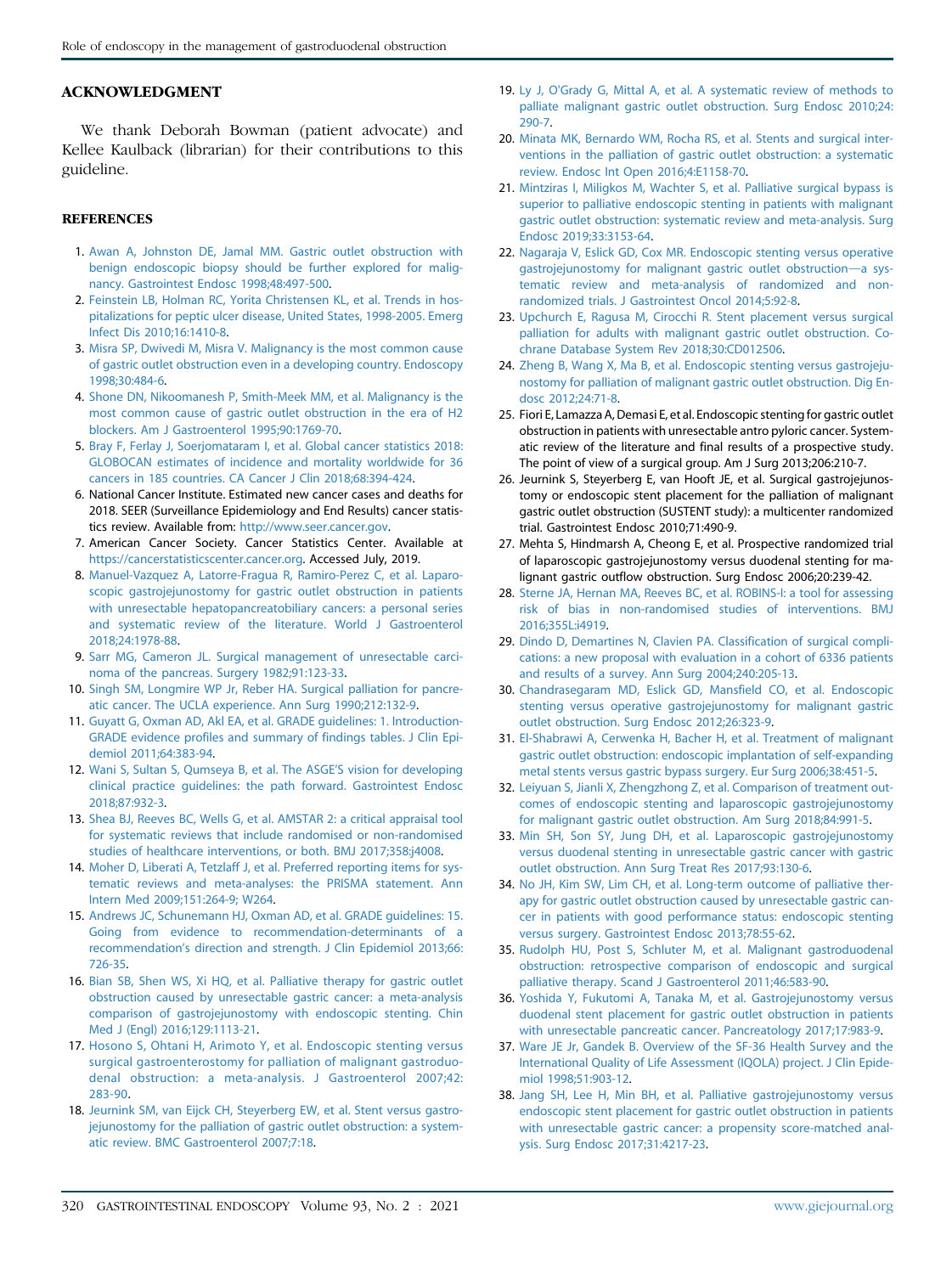- <span id="page-12-0"></span>39. [Jeurnink SM, Steyerberg EW, Vleggaar FP, et al. Predictors of survival](http://refhub.elsevier.com/S0016-5107(20)34658-7/sref37) [in patients with malignant gastric outlet obstruction: a patient](http://refhub.elsevier.com/S0016-5107(20)34658-7/sref37)[oriented decision approach for palliative treatment. Dig Liver Dis](http://refhub.elsevier.com/S0016-5107(20)34658-7/sref37) [2011;43:548-52.](http://refhub.elsevier.com/S0016-5107(20)34658-7/sref37)
- <span id="page-12-1"></span>40. [Siddiqui A, Spechler SJ, Huerta S. Surgical bypass versus endoscopic](http://refhub.elsevier.com/S0016-5107(20)34658-7/sref38) [stenting for malignant gastroduodenal obstruction: a decision anal](http://refhub.elsevier.com/S0016-5107(20)34658-7/sref38)[ysis. Dig Dis Sci 2007;52:276-81.](http://refhub.elsevier.com/S0016-5107(20)34658-7/sref38)
- <span id="page-12-2"></span>41. [Fisher AV, Hanlon B, Fernandes-Taylor S, et al. Natural history and cost](http://refhub.elsevier.com/S0016-5107(20)34658-7/sref39) [analysis of surgical bypass versus endoscopic stenting for the pallia](http://refhub.elsevier.com/S0016-5107(20)34658-7/sref39)[tive management of malignant gastric outlet obstruction. HPB \(Ox](http://refhub.elsevier.com/S0016-5107(20)34658-7/sref39)[ford\) 2020;22:529-36](http://refhub.elsevier.com/S0016-5107(20)34658-7/sref39).
- <span id="page-12-3"></span>42. [Jeurnink SM, Polinder S, Steyerberg EW, et al. Cost comparison of gas](http://refhub.elsevier.com/S0016-5107(20)34658-7/sref40)[trojejunostomy versus duodenal stent placement for malignant](http://refhub.elsevier.com/S0016-5107(20)34658-7/sref40) [gastric outlet obstruction. J Gastroenterol 2010;45:537-43](http://refhub.elsevier.com/S0016-5107(20)34658-7/sref40).
- <span id="page-12-4"></span>43. [Kim CG, Park SR, Choi IJ, et al. Effect of chemotherapy on the](http://refhub.elsevier.com/S0016-5107(20)34658-7/sref41) [outcome of self-expandable metallic stents in gastric cancer patients](http://refhub.elsevier.com/S0016-5107(20)34658-7/sref41) [with malignant outlet obstruction. Endoscopy 2012;44:807-12.](http://refhub.elsevier.com/S0016-5107(20)34658-7/sref41)
- <span id="page-12-5"></span>44. [Kobayashi S, Ueno M, Kameda R, et al. Duodenal stenting followed by](http://refhub.elsevier.com/S0016-5107(20)34658-7/sref42) [systemic chemotherapy for patients with pancreatic cancer and](http://refhub.elsevier.com/S0016-5107(20)34658-7/sref42) [gastric outlet obstruction. Pancreatology 2016;16:1085-91.](http://refhub.elsevier.com/S0016-5107(20)34658-7/sref42)
- <span id="page-12-6"></span>45. [Jang S, Stevens T, Lopez R, et al. Superiority of gastrojejunostomy](http://refhub.elsevier.com/S0016-5107(20)34658-7/sref43) [over endoscopic stenting for palliation of malignant gastric outlet](http://refhub.elsevier.com/S0016-5107(20)34658-7/sref43) [obstruction. Clin Gastroenterol Hepatol 2019;17:1295-302.](http://refhub.elsevier.com/S0016-5107(20)34658-7/sref43)
- <span id="page-12-7"></span>46. [Chen YI, Kunda R, Storm AC, et al. EUS-guided gastroenterostomy: a](http://refhub.elsevier.com/S0016-5107(20)34658-7/sref44) [multicenter study comparing the direct and balloon-assisted tech](http://refhub.elsevier.com/S0016-5107(20)34658-7/sref44)[niques. Gastrointest Endosc 2018;87:1215-21](http://refhub.elsevier.com/S0016-5107(20)34658-7/sref44).
- <span id="page-12-8"></span>47. [McCarty TR, Garg R, Thompson CC, et al. Efficacy and safety of EUS](http://refhub.elsevier.com/S0016-5107(20)34658-7/sref45)[guided gastroenterostomy for benign and malignant gastric outlet](http://refhub.elsevier.com/S0016-5107(20)34658-7/sref45) [obstruction: a systematic review and meta-analysis. Endosc Int](http://refhub.elsevier.com/S0016-5107(20)34658-7/sref45) [Open 2019;7:E1474-82.](http://refhub.elsevier.com/S0016-5107(20)34658-7/sref45)
- <span id="page-12-9"></span>48. [Ge PS, Young JY, Dong W, et al. EUS-guided gastroenterostomy](http://refhub.elsevier.com/S0016-5107(20)34658-7/sref46) [versus enteral stent placement for palliation of malignant gastric](http://refhub.elsevier.com/S0016-5107(20)34658-7/sref46) [outlet obstruction. Surg Endosc 2019;33:3404-11](http://refhub.elsevier.com/S0016-5107(20)34658-7/sref46).
- <span id="page-12-10"></span>49. [Chen YI, Itoi T, Baron TH, et al. EUS-guided gastroenterostomy is com](http://refhub.elsevier.com/S0016-5107(20)34658-7/sref47)[parable to enteral stenting with fewer re-interventions in malignant](http://refhub.elsevier.com/S0016-5107(20)34658-7/sref47) [gastric outlet obstruction. Surg Endosc 2017;31:2946-52.](http://refhub.elsevier.com/S0016-5107(20)34658-7/sref47)
- <span id="page-12-11"></span>50. [Khashab MA, Bukhari M, Baron TH, et al. International multicenter](http://refhub.elsevier.com/S0016-5107(20)34658-7/sref48) [comparative trial of endoscopic ultrasonography-guided gastro](http://refhub.elsevier.com/S0016-5107(20)34658-7/sref48)[enterostomy versus surgical gastrojejunostomy for the treatment](http://refhub.elsevier.com/S0016-5107(20)34658-7/sref48) [of malignant gastric outlet obstruction. Endosc Int Open 2017;5:](http://refhub.elsevier.com/S0016-5107(20)34658-7/sref48) [E275-81.](http://refhub.elsevier.com/S0016-5107(20)34658-7/sref48)
- <span id="page-12-12"></span>51. [Hamada T, Hakuta R, Takahara N, et al. Covered versus uncovered](http://refhub.elsevier.com/S0016-5107(20)34658-7/sref49) [metal stents for malignant gastric outlet obstruction: systematic re](http://refhub.elsevier.com/S0016-5107(20)34658-7/sref49)[view and meta-analysis. Dig Endosc 2017;29:259-71.](http://refhub.elsevier.com/S0016-5107(20)34658-7/sref49)
- 52. [Pan YM, Pan J, Guo LK, et al. Covered versus uncovered self](http://refhub.elsevier.com/S0016-5107(20)34658-7/sref50)[expandable metallic stents for palliation of malignant gastric outlet](http://refhub.elsevier.com/S0016-5107(20)34658-7/sref50) [obstruction: a systematic review and meta-analysis. BMC Gastroenter](http://refhub.elsevier.com/S0016-5107(20)34658-7/sref50)[ol 2014;14:170](http://refhub.elsevier.com/S0016-5107(20)34658-7/sref50).
- 53. [Van Halsema EE, Rauws EAJ, Fockens P, et al. Self-expandable metal](http://refhub.elsevier.com/S0016-5107(20)34658-7/sref51) [stents for malignant gastric outlet obstruction: a pooled analysis of](http://refhub.elsevier.com/S0016-5107(20)34658-7/sref51) [prospective literature. World J Gastroenterol 2015;21:12468-81](http://refhub.elsevier.com/S0016-5107(20)34658-7/sref51).
- <span id="page-12-13"></span>54. Kim C, Choi I, Lee J, et al. Covered versus uncovered self-expandable metallic stents for palliation of malignant pyloric obstruction in gastric cancer patients: a randomized, prospective study. Gastrointest Endosc 2010;72:25-32.
- <span id="page-12-14"></span>55. [Maetani I, Mizumoto Y, Shigoka H, et al. Placement of a triple-layered](http://refhub.elsevier.com/S0016-5107(20)34658-7/sref53) [covered versus uncovered metallic stent for palliation of malignant](http://refhub.elsevier.com/S0016-5107(20)34658-7/sref53) [gastric outlet obstruction: a multicenter randomized trial. Dig Endosc](http://refhub.elsevier.com/S0016-5107(20)34658-7/sref53) [2014;26:192-9.](http://refhub.elsevier.com/S0016-5107(20)34658-7/sref53)
- <span id="page-12-15"></span>56. [Lee H, Min BH, Lee JH, et al. Covered metallic stents with an anti](http://refhub.elsevier.com/S0016-5107(20)34658-7/sref54)[migration design vs. uncovered stents for the palliation of malignant](http://refhub.elsevier.com/S0016-5107(20)34658-7/sref54) [gastric outlet obstruction: a multicenter, randomized trial. Am J Gas](http://refhub.elsevier.com/S0016-5107(20)34658-7/sref54)[troenterol 2015;110:1440-9.](http://refhub.elsevier.com/S0016-5107(20)34658-7/sref54)
- <span id="page-12-17"></span>57. Lim S, Kim J, Lee K, et al. Conformable covered versus uncovered self-expandable metallic stents for palliation of malignant gastroduodenal obstruction: a randomized prospective study. Dig Liver Dis 2014;46:603-8.
- <span id="page-12-16"></span>58. [Shi D, Ji F, Bao YS, et al. A multicenter randomized controlled trial of](http://refhub.elsevier.com/S0016-5107(20)34658-7/sref56) [malignant gastric outlet obstruction: tailored partially covered stents](http://refhub.elsevier.com/S0016-5107(20)34658-7/sref56) [\(placed fluoroscopically\) versus standard uncovered stents \(placed](http://refhub.elsevier.com/S0016-5107(20)34658-7/sref56) [endoscopically\). Gastroenterol Res Pract 2014:309797](http://refhub.elsevier.com/S0016-5107(20)34658-7/sref56).
- <span id="page-12-18"></span>59. [Bang S, Kim HJ, Park JY, et al. Effectiveness of self-expanding metal](http://refhub.elsevier.com/S0016-5107(20)34658-7/sref57) [stents for malignant antropyloric and duodenal obstruction with a](http://refhub.elsevier.com/S0016-5107(20)34658-7/sref57) [comparison between covered and uncovered stents. Hepatogas](http://refhub.elsevier.com/S0016-5107(20)34658-7/sref57)[troenterology 2008;55:2091-5](http://refhub.elsevier.com/S0016-5107(20)34658-7/sref57).
- <span id="page-12-19"></span>60. [Hori Y, Naitoh I, Hayashi K, et al. Predictors of stent dysfunction after](http://refhub.elsevier.com/S0016-5107(20)34658-7/sref58) [self-expandable metal stent placement for malignant gastric outlet](http://refhub.elsevier.com/S0016-5107(20)34658-7/sref58) [obstruction: tumor ingrowth in uncovered stents and migration of](http://refhub.elsevier.com/S0016-5107(20)34658-7/sref58) [covered stents. Surg Endosc 2017;31:4165-73.](http://refhub.elsevier.com/S0016-5107(20)34658-7/sref58)
- <span id="page-12-27"></span>61. [Jung K, Ahn JY, Jung HY, et al. Outcomes of endoscopically inserted](http://refhub.elsevier.com/S0016-5107(20)34658-7/sref59) [self-expandable metal stents in malignancy according to the type of](http://refhub.elsevier.com/S0016-5107(20)34658-7/sref59) [stent and the site of obstruction. Surg Endosc 2016;30:4001-10](http://refhub.elsevier.com/S0016-5107(20)34658-7/sref59).
- <span id="page-12-28"></span>62. [Kim JW, Jeong JB, Lee KL, et al. Comparison between uncov](http://refhub.elsevier.com/S0016-5107(20)34658-7/sref60)[ered and covered self-expandable metal stent placement in ma](http://refhub.elsevier.com/S0016-5107(20)34658-7/sref60)lignant duodenal obstruction. [World J Gastroenterol 2015;21:](http://refhub.elsevier.com/S0016-5107(20)34658-7/sref60) [1580-7](http://refhub.elsevier.com/S0016-5107(20)34658-7/sref60).
- <span id="page-12-31"></span>63. [Lee KM, Choi SJ, Shin SJ, et al. Palliative treatment of malignant](http://refhub.elsevier.com/S0016-5107(20)34658-7/sref61) [gastroduodenal obstruction with metallic stent: prospective compar](http://refhub.elsevier.com/S0016-5107(20)34658-7/sref61)[ison of covered and uncovered stents. Scand J Gastroenterol 2009;44:](http://refhub.elsevier.com/S0016-5107(20)34658-7/sref61) [846-52.](http://refhub.elsevier.com/S0016-5107(20)34658-7/sref61)
- <span id="page-12-20"></span>64. [Maetani I, Ukita T, Tada T, et al. Metallic stents for gastric outlet obstruc](http://refhub.elsevier.com/S0016-5107(20)34658-7/sref62)[tion: reintervention rate is lower with uncovered versus covered stents,](http://refhub.elsevier.com/S0016-5107(20)34658-7/sref62) [despite similar outcomes. Gastrointest Endosc 2009;69:806-12](http://refhub.elsevier.com/S0016-5107(20)34658-7/sref62).
- <span id="page-12-29"></span>65. [Park CI, Kim JH, Lee YC, et al. What is the ideal stent as initial inter](http://refhub.elsevier.com/S0016-5107(20)34658-7/sref63)[vention for malignant gastric outlet obstruction? Dig Liver Dis](http://refhub.elsevier.com/S0016-5107(20)34658-7/sref63) [2013;45:33-7](http://refhub.elsevier.com/S0016-5107(20)34658-7/sref63).
- <span id="page-12-30"></span>66. [Woo SM, Kim DH, Lee WJ, et al. Comparison of uncovered and](http://refhub.elsevier.com/S0016-5107(20)34658-7/sref64) [covered stents for the treatment of malignant duodenal obstruction](http://refhub.elsevier.com/S0016-5107(20)34658-7/sref64) [caused by pancreaticobiliary cancer. Surg Endosc 2013;27:2031-9.](http://refhub.elsevier.com/S0016-5107(20)34658-7/sref64)
- <span id="page-12-21"></span>67. [Maetani I. Self-expandable metallic stent placement for palliation in](http://refhub.elsevier.com/S0016-5107(20)34658-7/sref65) [gastric outlet obstruction. Ann Palliat Med 2014;3:54-64](http://refhub.elsevier.com/S0016-5107(20)34658-7/sref65).
- <span id="page-12-22"></span>68. [Ge PS, Watson RR, Chen DC, et al. Delayed migration of a WallFlex](http://refhub.elsevier.com/S0016-5107(20)34658-7/sref66) [enteral stent resulting in jejunal perforation. Case Rep Gastrointest](http://refhub.elsevier.com/S0016-5107(20)34658-7/sref66) [Med 2013;2013:65259](http://refhub.elsevier.com/S0016-5107(20)34658-7/sref66).
- <span id="page-12-23"></span>69. [Tringali A, Giannetti A, Adler DG. Endoscopic management of gastric](http://refhub.elsevier.com/S0016-5107(20)34658-7/sref67) [outlet obstruction disease. Ann Gastroenterol 2019;32:330-7.](http://refhub.elsevier.com/S0016-5107(20)34658-7/sref67)
- <span id="page-12-24"></span>70. [Hori Y, Hayashi K, Naitoh I, et al. Feasibility and safety of duodenal](http://refhub.elsevier.com/S0016-5107(20)34658-7/sref68) [covered self-expandable metallic stent fixation: an experimental](http://refhub.elsevier.com/S0016-5107(20)34658-7/sref68) [study. Surg Endosc 2019;33:4026-31](http://refhub.elsevier.com/S0016-5107(20)34658-7/sref68).
- <span id="page-12-25"></span>71. [Kim ID, Kang DH, Choi CW, et al. Prevention of covered enteral stent](http://refhub.elsevier.com/S0016-5107(20)34658-7/sref69) [migration in patients with malignant gastric outlet obstruction: a pi](http://refhub.elsevier.com/S0016-5107(20)34658-7/sref69)[lot study of anchoring with endoscopic clips. Scand J Gastroenterol](http://refhub.elsevier.com/S0016-5107(20)34658-7/sref69) [2010;45:100-5](http://refhub.elsevier.com/S0016-5107(20)34658-7/sref69).
- <span id="page-12-26"></span>72. [Abdel-Salam WN, Katri KM, Bessa SS, et al. Laparoscopic-assisted trun](http://refhub.elsevier.com/S0016-5107(20)34658-7/sref70)[cal vagotomy and gastro-jejunostomy: trial of simplification.](http://refhub.elsevier.com/S0016-5107(20)34658-7/sref70) [J Laparoendosc Adv Surg Tech A 2009;19:125-7](http://refhub.elsevier.com/S0016-5107(20)34658-7/sref70).
- 73. [Jani K, Saxena A, Kothari A. Laparoscopic truncal vagotomy with gas](http://refhub.elsevier.com/S0016-5107(20)34658-7/sref71)[trojejunostomy. J Indian Med Assoc 2010;108:648-51](http://refhub.elsevier.com/S0016-5107(20)34658-7/sref71).
- 74. [Kim SM, Song J, Oh SJ, et al. Comparison of laparoscopic truncal va](http://refhub.elsevier.com/S0016-5107(20)34658-7/sref72)[gotomy with gastrojejunostomy and open surgery in peptic pyloric](http://refhub.elsevier.com/S0016-5107(20)34658-7/sref72) [stenosis. Surg Endosc 2009;23:1326-30](http://refhub.elsevier.com/S0016-5107(20)34658-7/sref72).
- 75. [Palanivelu C, Jani K, Rajan PS, et al. Laparoscopic management of](http://refhub.elsevier.com/S0016-5107(20)34658-7/sref73) [acid peptic disease. Surg Laparosc Endosc Percutan Tech 2006;16:](http://refhub.elsevier.com/S0016-5107(20)34658-7/sref73) [312-6.](http://refhub.elsevier.com/S0016-5107(20)34658-7/sref73)
- 76. [Rangarajan M, Subramanian CS, Chandralathan TA. Laparoscopy](http://refhub.elsevier.com/S0016-5107(20)34658-7/sref74)[assisted truncal vagotomy with antecolic posterior gastrojejunos](http://refhub.elsevier.com/S0016-5107(20)34658-7/sref74)[tomy for benign gastric outlet obstruction. Surg Endosc 2006;20:](http://refhub.elsevier.com/S0016-5107(20)34658-7/sref74) [61-3.](http://refhub.elsevier.com/S0016-5107(20)34658-7/sref74)
- 77. [Siu WT, Tang CN, Law BK, et al. Vagotomy and gastrojejunostomy for](http://refhub.elsevier.com/S0016-5107(20)34658-7/sref75) [benign gastric outlet obstruction. J Laparoendosc Adv Surg Tech A](http://refhub.elsevier.com/S0016-5107(20)34658-7/sref75) [2004;14:266-9](http://refhub.elsevier.com/S0016-5107(20)34658-7/sref75).
- 78. [Soreide K, Sarr MG, Soreide JA. Pyloroplasty for benign gastric](http://refhub.elsevier.com/S0016-5107(20)34658-7/sref76) outlet obstruction-[indications and techniques. Scand J Surg](http://refhub.elsevier.com/S0016-5107(20)34658-7/sref76) [2006;95:11-6](http://refhub.elsevier.com/S0016-5107(20)34658-7/sref76).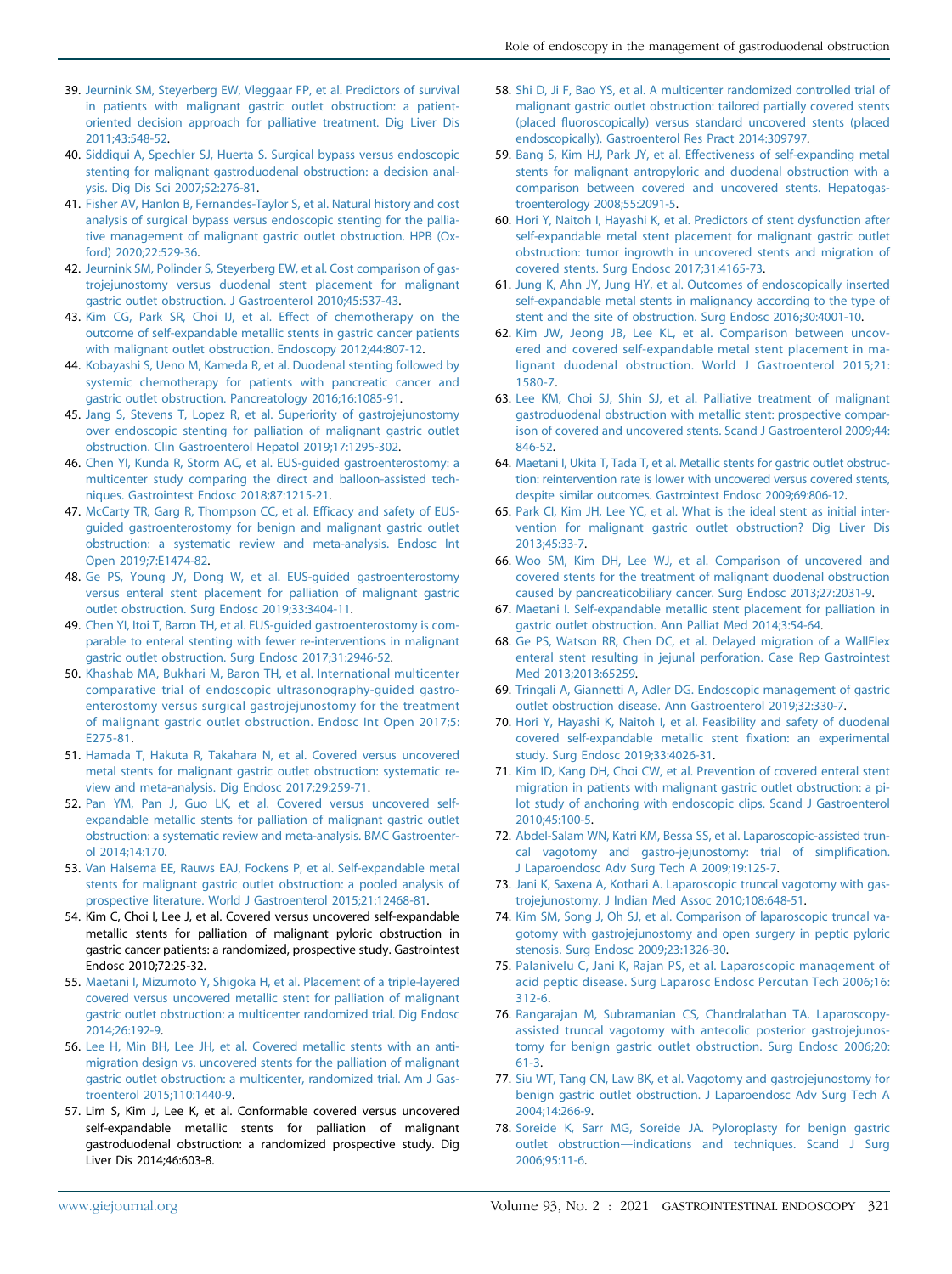- <span id="page-13-0"></span>79. [Boylan JJ, Gradzka MI. Long-term results of endoscopic balloon dila](http://refhub.elsevier.com/S0016-5107(20)34658-7/sref77)[tation for gastric outlet obstruction. Dig Dis Sci 1999;44:1883-6.](http://refhub.elsevier.com/S0016-5107(20)34658-7/sref77)
- <span id="page-13-8"></span>80. [Cherian PT, Cherian S, Singh P. Long-term follow-up of patients with](http://refhub.elsevier.com/S0016-5107(20)34658-7/sref78) [gastric outlet obstruction related to peptic ulcer disease treated with](http://refhub.elsevier.com/S0016-5107(20)34658-7/sref78) [endoscopic balloon dilatation and drug therapy. Gastrointest Endosc](http://refhub.elsevier.com/S0016-5107(20)34658-7/sref78) [2007;66:491-7.](http://refhub.elsevier.com/S0016-5107(20)34658-7/sref78)
- <span id="page-13-9"></span>81. [Chiu YC, Liang CM, Tam W, et al. The effects of endoscopic-guided](http://refhub.elsevier.com/S0016-5107(20)34658-7/sref79) [balloon dilations in esophageal and gastric strictures caused by cor](http://refhub.elsevier.com/S0016-5107(20)34658-7/sref79)[rosive injuries. BMC Gastroenterol 2013;13:99](http://refhub.elsevier.com/S0016-5107(20)34658-7/sref79).
- <span id="page-13-10"></span>82. [DiSario JA, Fennerty MB, Tietze CC, et al. Endoscopic balloon dilation](http://refhub.elsevier.com/S0016-5107(20)34658-7/sref80) [for ulcer-induced gastric outlet obstruction. Am J Gastroenterol](http://refhub.elsevier.com/S0016-5107(20)34658-7/sref80) [1994;89:868-71.](http://refhub.elsevier.com/S0016-5107(20)34658-7/sref80)
- <span id="page-13-11"></span>83. [Hamzaoui L, Bouassida M, Ben Mansour I, et al. Balloon dilatation in](http://refhub.elsevier.com/S0016-5107(20)34658-7/sref81) [patients with gastric outlet obstruction related to peptic ulcer dis](http://refhub.elsevier.com/S0016-5107(20)34658-7/sref81)[ease. Arab J Gastroenterol 2015;16:121-4.](http://refhub.elsevier.com/S0016-5107(20)34658-7/sref81)
- <span id="page-13-12"></span>84. [Hewitt PM, Krige JE, Funnell IC, et al. Endoscopic balloon dilatation of](http://refhub.elsevier.com/S0016-5107(20)34658-7/sref82) [peptic pyloroduodenal strictures. J Clin Gastroenterol 1999;28:33-5.](http://refhub.elsevier.com/S0016-5107(20)34658-7/sref82)
- <span id="page-13-13"></span>85. [Kochhar R, Dutta U, Sethy PK, et al. Endoscopic balloon dilation in](http://refhub.elsevier.com/S0016-5107(20)34658-7/sref83) [caustic-induced chronic gastric outlet obstruction. Gastrointest En](http://refhub.elsevier.com/S0016-5107(20)34658-7/sref83)[dosc 2009;69:800-5.](http://refhub.elsevier.com/S0016-5107(20)34658-7/sref83)
- <span id="page-13-1"></span>86. [Kochhar R, Malik S, Gupta P, et al. Etiological spectrum and response](http://refhub.elsevier.com/S0016-5107(20)34658-7/sref84) [to endoscopic balloon dilation in patients with benign gastric outlet](http://refhub.elsevier.com/S0016-5107(20)34658-7/sref84) [obstruction. Gastrointest Endosc 2018;88:899-908](http://refhub.elsevier.com/S0016-5107(20)34658-7/sref84).
- <span id="page-13-14"></span>87. [Kochhar R, Sethy PK, Nagi B, et al. Endoscopic balloon dilatation of benign](http://refhub.elsevier.com/S0016-5107(20)34658-7/sref85) [gastric outlet obstruction. J Gastroenterol Hepatol 2004;19:418-22.](http://refhub.elsevier.com/S0016-5107(20)34658-7/sref85)
- <span id="page-13-15"></span>88. [Lam YH, Yun-wong Lau J, Ming-kit Fung T, et al. Endoscopic balloon](http://refhub.elsevier.com/S0016-5107(20)34658-7/sref86) [dilation for benign gastric outlet obstruction with or without](http://refhub.elsevier.com/S0016-5107(20)34658-7/sref86) Helicobacter pylori [infection. Gastrointest Endosc 2004;60:229-33](http://refhub.elsevier.com/S0016-5107(20)34658-7/sref86).
- <span id="page-13-16"></span>89. [Lau JY, Chung SC, Sung JJ, et al. Through-the-scope balloon dilation](http://refhub.elsevier.com/S0016-5107(20)34658-7/sref87) [for pyloric stenosis: long-term results. Gastrointest Endosc 1996;43\(2](http://refhub.elsevier.com/S0016-5107(20)34658-7/sref87) [Pt 1\):98-101.](http://refhub.elsevier.com/S0016-5107(20)34658-7/sref87)
- <span id="page-13-17"></span>90. [Noor MT, Dixit P, Kochhar R, et al. NSAIDs-related pyloroduodenal](http://refhub.elsevier.com/S0016-5107(20)34658-7/sref88) [obstruction and its endoscopic management. Diagn Ther Endosc](http://refhub.elsevier.com/S0016-5107(20)34658-7/sref88) [2011;2011:967957](http://refhub.elsevier.com/S0016-5107(20)34658-7/sref88).
- <span id="page-13-18"></span>91. [Rana SS, Bhasin DK, Chandail VS, et al. Endoscopic balloon dilatation](http://refhub.elsevier.com/S0016-5107(20)34658-7/sref89) [without fluoroscopy for treating gastric outlet obstruction because of](http://refhub.elsevier.com/S0016-5107(20)34658-7/sref89) [benign etiologies. Surg Endosc 2011;25:1579-84.](http://refhub.elsevier.com/S0016-5107(20)34658-7/sref89)
- <span id="page-13-2"></span>92. [Choi WJ, Park JJ, Park J, et al. Effects of the temporary placement of a](http://refhub.elsevier.com/S0016-5107(20)34658-7/sref90) [self-expandable metallic stent in benign pyloric stenosis. Gut Liver](http://refhub.elsevier.com/S0016-5107(20)34658-7/sref90) [2013;7:417-22.](http://refhub.elsevier.com/S0016-5107(20)34658-7/sref90)
- <span id="page-13-3"></span>93. [Heo J, Jung MK. Safety and efficacy of a partially covered self](http://refhub.elsevier.com/S0016-5107(20)34658-7/sref91)[expandable metal stent in benign pyloric obstruction. World J Gastro](http://refhub.elsevier.com/S0016-5107(20)34658-7/sref91)[enterol 2014;20:16721-5](http://refhub.elsevier.com/S0016-5107(20)34658-7/sref91).
- <span id="page-13-4"></span>94. [Bazerbachi F, Heffley JD, Abu Dayyeh BK, et al. Safety and efficacy of](http://refhub.elsevier.com/S0016-5107(20)34658-7/sref92) [coaxial lumen-apposing metal stents in the management of refrac](http://refhub.elsevier.com/S0016-5107(20)34658-7/sref92)[tory gastrointestinal luminal strictures: a multicenter study. Endosc](http://refhub.elsevier.com/S0016-5107(20)34658-7/sref92) [Int Open 2017;5:E861-7](http://refhub.elsevier.com/S0016-5107(20)34658-7/sref92).
- 95. [Jain D, Patel U, Ali S, et al. Efficacy and safety of lumen-apposing](http://refhub.elsevier.com/S0016-5107(20)34658-7/sref93) [metal stent for benign gastrointestinal stricture. Ann Gastroenterol](http://refhub.elsevier.com/S0016-5107(20)34658-7/sref93) [2018;31:425-38.](http://refhub.elsevier.com/S0016-5107(20)34658-7/sref93)
- 96. [Larson B, Adler DG. Lumen-apposing metal stents for gastrointestinal](http://refhub.elsevier.com/S0016-5107(20)34658-7/sref94) [luminal strictures: current use and future directions. Ann Gastroenter](http://refhub.elsevier.com/S0016-5107(20)34658-7/sref94)[ol 2019;32:141-6.](http://refhub.elsevier.com/S0016-5107(20)34658-7/sref94)
- 97. [Santos-Fernandez J, Paiji C, Shakhatreh M, et al. Lumen-apposing metal](http://refhub.elsevier.com/S0016-5107(20)34658-7/sref95) [stents for benign gastrointestinal tract strictures: an international multi](http://refhub.elsevier.com/S0016-5107(20)34658-7/sref95)[center experience. World J Gastrointest Endosc 2017;9:571-8.](http://refhub.elsevier.com/S0016-5107(20)34658-7/sref95)
- 98. [Yang D, Nieto JM, Siddiqui A, et al. Lumen-apposing covered self](http://refhub.elsevier.com/S0016-5107(20)34658-7/sref96)[expandable metal stents for short benign gastrointestinal strictures:](http://refhub.elsevier.com/S0016-5107(20)34658-7/sref96) [a multicenter study. Endoscopy 2017;49:327-33.](http://refhub.elsevier.com/S0016-5107(20)34658-7/sref96)
- <span id="page-13-5"></span>99. [Khan K. High-resolution EUS to differentiate hypertrophic pyloric ste](http://refhub.elsevier.com/S0016-5107(20)34658-7/sref97)[nosis. Gastrointest Endosc 2008;67:375-6.](http://refhub.elsevier.com/S0016-5107(20)34658-7/sref97)
- <span id="page-13-6"></span>100. [Sharma D, Bharany RP, Mapshekhar RV. Duplication cyst of pyloric ca](http://refhub.elsevier.com/S0016-5107(20)34658-7/sref98)[nal: a rare cause of pediatric gastric outlet obstruction: rare case](http://refhub.elsevier.com/S0016-5107(20)34658-7/sref98) [report. Indian J Surg 2013;75\(Suppl 1\):322-5.](http://refhub.elsevier.com/S0016-5107(20)34658-7/sref98)
- <span id="page-13-7"></span>101. [Chao HC. Update on endoscopic management of gastric outlet](http://refhub.elsevier.com/S0016-5107(20)34658-7/sref99) [obstruction in children. World J Gastrointest Endosc 2016;8:](http://refhub.elsevier.com/S0016-5107(20)34658-7/sref99) [635-45](http://refhub.elsevier.com/S0016-5107(20)34658-7/sref99).
- 102. [Dehghani SM, Aldaghi M, Javaherizadeh H. Endoscopic pyloroplasty](http://refhub.elsevier.com/S0016-5107(20)34658-7/sref100) [for severe gastric outlet obstruction due to alkali ingestion in a child.](http://refhub.elsevier.com/S0016-5107(20)34658-7/sref100) [Gastroenterol Hepatol Bed Bench 2016;9:64-7](http://refhub.elsevier.com/S0016-5107(20)34658-7/sref100).
- 103. [Fishman DS, Kellermayer R, Lopez M, et al. Pediatric usage of a biliary](http://refhub.elsevier.com/S0016-5107(20)34658-7/sref101) [endoprosthesis for gi and biliary disease \[abstract\]. Gastrointestinal](http://refhub.elsevier.com/S0016-5107(20)34658-7/sref101) [Endoscopy 2013;77:AB244-5](http://refhub.elsevier.com/S0016-5107(20)34658-7/sref101).
- 104. [Ibarguen-Secchia E. Endoscopic pyloromyotomy for congenital pylo](http://refhub.elsevier.com/S0016-5107(20)34658-7/sref102)[ric stenosis. Gastrointest Endosc 2005;61:598-600.](http://refhub.elsevier.com/S0016-5107(20)34658-7/sref102)
- 105. [Ricciuto A, Connolly BL, Gonska T. Serial balloon dilation to relieve](http://refhub.elsevier.com/S0016-5107(20)34658-7/sref103) [gastric outlet obstruction induced by the ingestion of toilet cleaner.](http://refhub.elsevier.com/S0016-5107(20)34658-7/sref103) [J Pediatr Gastroenterol Nutr 2018;66:e56.](http://refhub.elsevier.com/S0016-5107(20)34658-7/sref103)

#### Received July 27, 2020. Accepted July 31, 2020.

Current affiliations: Department of Gastroenterology, The Permanente Medical Group, San Francisco, California, USA (1), Department of Gastroenterology and Hepatology, Mayo Clinic, Rochester, Minnesota, USA (2), Advent Health Medical Group, Gastroenterology/Hepatology, Advent Health Hospital Altamonte Springs, Altamonte Springs, Florida, USA (3), Section of Pediatric Gastroenterology, Hepatology and Nutrition, Baylor College of Medicine, Texas Children's Hospital, Houston, Texas, USA (4), Department of Gastroenterology, University of Florida, Gainesville, Florida, USA (5), Division of Hematology/Oncology, University of North Carolina School of Medicine, Chapel Hill, North Carolina, USA (6), Department of Surgical Oncology, Mayo Clinic, Rochester, Minnesota, USA (7), Division of Gastroenterology and Hepatology, Johns Hopkins University, Baltimore, Maryland, USA (8), Department of Internal Medicine, Dell Medical School, University of Texas at Austin, Austin, Texas, USA (9), Division of Gastroenterology and Hepatology, Indiana University School of Medicine, Indianapolis, Indiana, USA (10), Division of Gastroenterology, Hepatology and Nutrition, University of Minnesota, Minneapolis, Minnesota, USA (11), Division of Gastrointestinal and Liver Diseases, Keck School of Medicine of University of Southern California, Los Angeles, California, USA (12), Department of Gastroenterology and Hepatology, Geisel School of Medicine, Dartmouth-Hitchcock Medical Center, Lebanon, New Hampshire, USA (13), Department of Gastroenterology, Mount Sinai, New York, New York, USA (14), Department of Gastroenterology, The Queen's Medical Center, Honolulu, Hawaii, USA (15), Department of Gastroenterology and Hepatology, Mayo Clinic Arizona, Scottsdale, Arizona, USA (16), Section of Gastroenterology and Hepatology, Beaumont Health, Royal Oak, Michigan, USA (17), Department of Gastroenterology, University of Michigan, Ann Arbor, Michigan, USA (18), Department of Gastroenterology and Hepatology, Digestive Disease Institute, Virginia Mason Medical Center, Seattle, Washington, USA (19), Department of Gastroenterology, Kaiser Permanente San Francisco Medical Center, San Francisco, California, USA (20), Department of Gastroenterology, Wake Forest School of Medicine, Winston-Salem, North Carolina, USA (21), Division of Gastroenterology, Beth Israel Deaconess Medical Center, Harvard Medical School, Boston, Massachusetts, USA (22), Division of Gastroenterology, Hepatology and Nutrition, McGovern Medical School, UTHealth, Houston, Texas, USA (23), Division of Gastroenterology, Montefiore Medical Center, Albert Einstein College of Medicine, Bronx, New York, USA (24), Division of Gastroenterology and Hepatology, University of Colorado Anschutz Medical Campus, Aurora, Colorado, USA (25).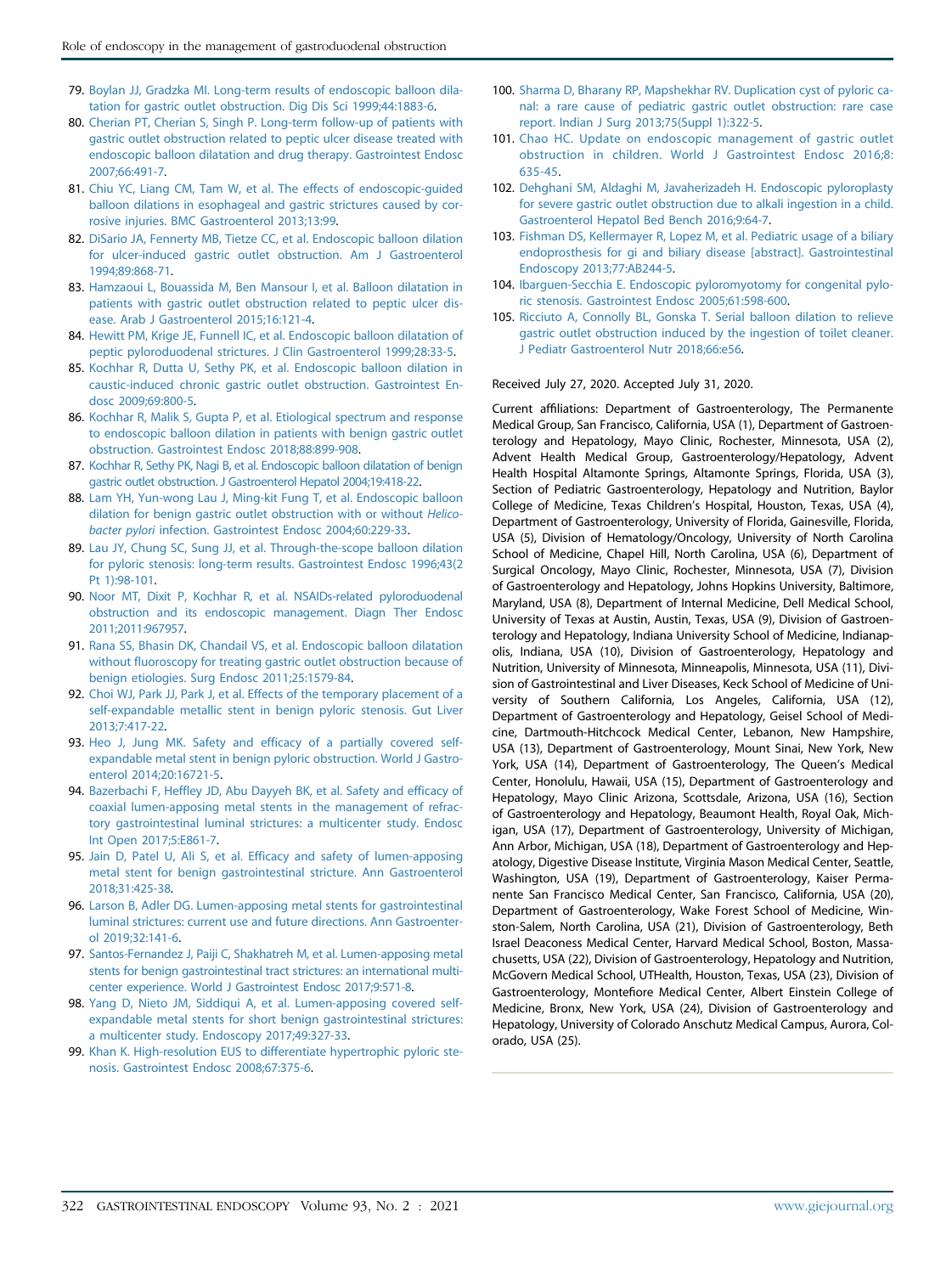#### <span id="page-14-0"></span>SUPPLEMENTARY TABLE 1. Systematic review of covered versus uncovered SEMS adverse events

| Reference                        | Type of<br>study          |       | Un- |                | Covered covered covered uncovered | covered        | Bleeding Bleeding Perforation Perforation Cholangitis Cholangitis Pancreatitis Pancreatitis<br>uncovered | covered        | uncovered      | covered        | uncovered      |
|----------------------------------|---------------------------|-------|-----|----------------|-----------------------------------|----------------|----------------------------------------------------------------------------------------------------------|----------------|----------------|----------------|----------------|
| Shi et al,<br>201458             | <b>RCT</b>                | 33    | 32  | $11*$          | $\overline{2}$                    | $\mathbf{0}$   | $\mathbf{0}$                                                                                             | $\mathsf{N}$   | ${\sf N}$      | ${\sf N}$      | $\mathsf{N}$   |
| Lim et al,<br>201457             | <b>RCT</b>                | 66    | 68  | $\mathbf{0}$   | $\mathbf{0}$                      | $\Omega$       | $\mathbf{0}$                                                                                             | $\overline{N}$ | $\overline{N}$ | $\mathsf{N}$   | N              |
| Kim et al,<br>2010 <sup>54</sup> | <b>RCT</b>                | 40    | 40  | $\mathbf{0}$   | $\pmb{0}$                         | $\mathbf{1}$   | $\mathbf{0}$                                                                                             | $\mathsf{N}$   | $\mathsf{N}$   | ${\sf N}$      | $\mathsf{N}$   |
| Maetani<br>et al,<br>201455      | <b>RCT</b>                | 31    | 31  | $\mathbf{0}$   | $\mathbf{1}$                      | $\mathbf{1}$   | $\mathbf 0$                                                                                              | $\mathsf{N}$   | $\mathsf{N}$   | ${\sf N}$      | $\mathsf{N}$   |
| Lee et al,<br>201556             | <b>RCT</b>                | 51    | 51  | ${\sf N}$      | N                                 | ${\sf N}$      | $\mathsf{N}$                                                                                             | $\mathsf{N}$   | ${\sf N}$      | ${\sf N}$      | $\mathsf{N}$   |
| 201760                           | Hori et al, Retrospective | 126   | 126 | $\mathbf{1}$   | $\pmb{0}$                         | $\overline{3}$ | $\mathbf 0$                                                                                              | $\mathbf{1}$   | $\mathbf{1}$   | $\mathbf{1}$   | $\mathbf{1}$   |
| $2016^{61}$                      | Jung et al, Retrospective | $93+$ | 120 | $\overline{N}$ | $\mathsf{N}$                      | $\overline{N}$ | $\mathsf{N}$                                                                                             | $\mathsf{N}$   | $\overline{N}$ | $\mathsf{N}$   | N              |
| 201562                           | Kim et al, Retrospective  | 29    | 38  | N              | N                                 | $\overline{3}$ | $\mathbf{0}$                                                                                             | $\overline{N}$ | $\overline{N}$ | $\overline{N}$ | N              |
| 201365                           | Park et al, Retrospective | 64    | 128 | ${\sf N}$      | ${\sf N}$                         | $\mathsf{N}$   | $\mathsf{N}$                                                                                             | $\mathsf{N}$   | $\mathsf{N}$   | ${\sf N}$      | $\mathsf{N}$   |
| 201366                           | Woo et al, Retrospective  | 24    | 46  | $\mathbf{1}$   | $\mathbf{1}$                      | $\overline{2}$ | $\overline{2}$                                                                                           | $\mathsf{N}$   | $\overline{N}$ | ${\sf N}$      | $\mathsf{N}$   |
| Maetani<br>et al,<br>200964      | Retrospective             | 29    | 31  | $\mathbf 0$    | $\mathbf{1}$                      | $\mathbf 0$    | $\mathbf{1}$                                                                                             | $\mathsf{N}$   | ${\sf N}$      | $\mathbf{1}$   | $\mathbf{1}$   |
| 200859                           | Bang et al, Retrospective | 53    | 79  | $\mathsf{N}$   | ${\sf N}$                         | $\mathsf{N}$   | $\mathsf{N}$                                                                                             | $\mathsf{N}$   | $\mathsf{N}$   | ${\sf N}$      | $\mathsf{N}$   |
| Lee et al,<br>$2009^{63}$        | Prospective               | 70    | 84  | $\mathbf{0}$   | $\Omega$                          | $\Omega$       | $\mathbf{0}$                                                                                             | $\overline{N}$ | $\overline{N}$ | $\mathsf{N}$   | $\overline{N}$ |
| <b>Totals</b>                    |                           | 709   | 874 | $\overline{2}$ | 5                                 | 10             | 3                                                                                                        | $\mathbf{1}$   | $\mathbf{1}$   | $\overline{2}$ | $\overline{2}$ |
|                                  |                           |       |     | 2/386          | 5/458                             | 10/448         | 3/496                                                                                                    | 1/126          | 1/126          | 2/155          | 2/157          |
| Event rate,<br>$\frac{0}{0}$     |                           |       |     | 0.5            | 1.1                               | 2.2            | 0.6                                                                                                      | 0.8            | 0.8            | 1.3            | 1.3            |

SEMS, Self-expandable metal stent; RCT, randomized controlled trial; N, not available.

<span id="page-14-1"></span>\*Funnel-shaped covered SEMS and outlier omitted from bleeding calculation.

ySeventy-seven partially covered, 16 fully covered.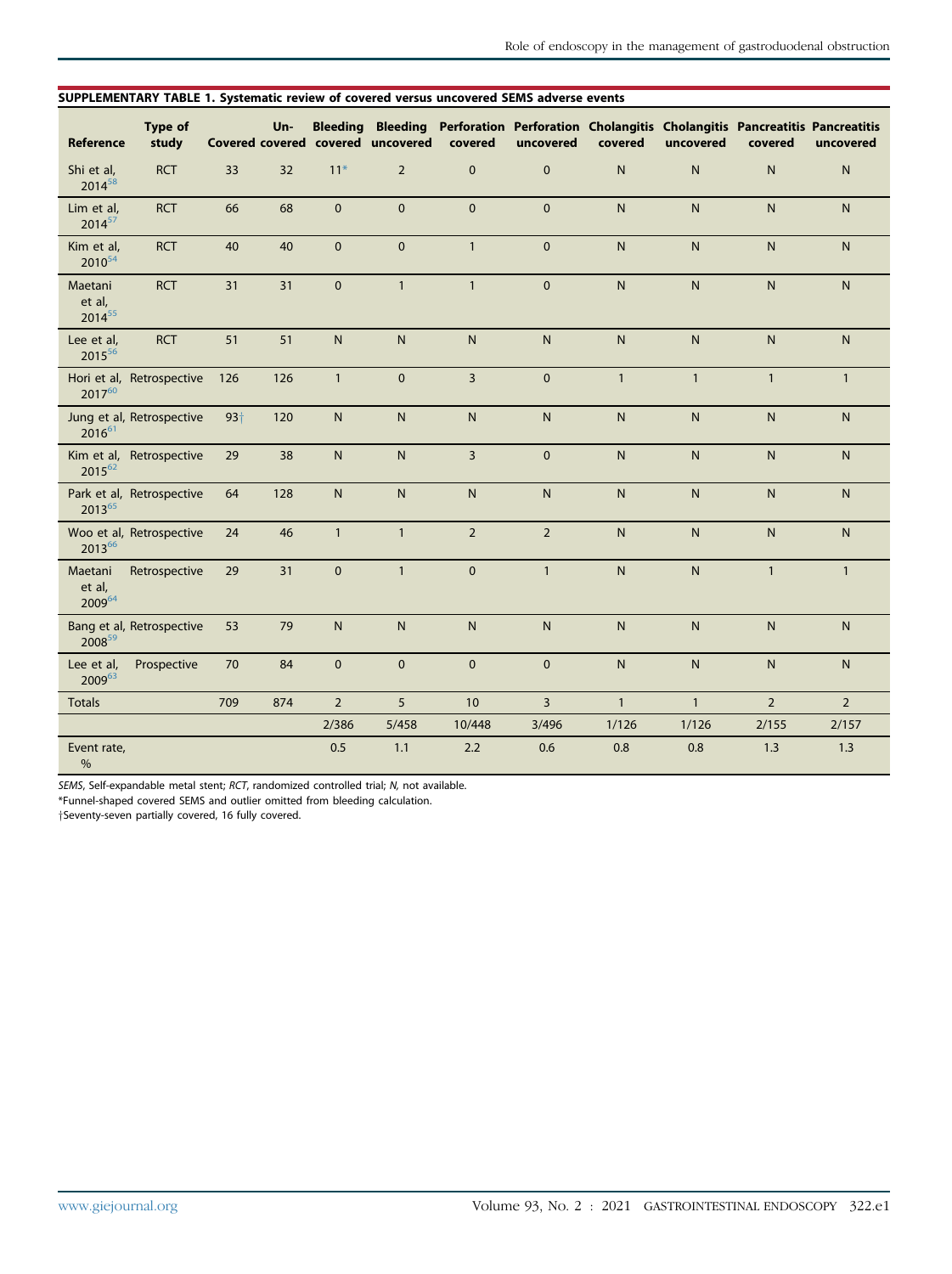<span id="page-15-0"></span>SUPPLEMENTARY TABLE 2. Systematic review of successful endoscopic balloon dilation treatment of benign gastric outlet obstruction caused by NSAIDs, Helicobacter pylori, and pancreatitis

| Reference                            | No. of patients | <b>NSAIDs</b> | Helicobacter pylori | <b>Pancreatitis</b> |
|--------------------------------------|-----------------|---------------|---------------------|---------------------|
| Boylan & Gradzka, 1999 <sup>79</sup> | 40              | 19/24 (79.1)  |                     |                     |
| Cherian et al, 200780                | 23              | 8/8 (100)     | 17/17 (100)         |                     |
| Chiu et al, 2013 <sup>81</sup>       | $\overline{7}$  |               |                     |                     |
| DiSario et al, 1994 <sup>82</sup>    | 30              | 12/15(80)     |                     |                     |
| Misra et al, 1998 <sup>3</sup>       | 14              |               |                     |                     |
| Hamzaoui et al, 201583               | 45              |               |                     |                     |
| Hewitt et al, 1999 <sup>84</sup>     | 41              |               |                     |                     |
| Kochhar et al, 200985                | $41*$           |               |                     |                     |
| Kochhar et al, 201886                | 264             | $97.8+$       |                     |                     |
| Kochhar et al, 2004 <sup>87</sup>    | 23              |               |                     | $0/4$ (0)           |
| Lam et al, 2004 <sup>88</sup>        | 33              |               | 11/14(79)           |                     |
| Lau et al, 1996 <sup>89</sup>        | 41              |               |                     |                     |
| Noor et al, 201190                   | 10              | 9/10(90)      |                     |                     |
| Rana et al, 2011 <sup>91</sup>       | 25              |               | 10/11(91)           | 3/5(60)             |

Values are n/N (%).

NSAID, Nonsteroidal anti-inflammatory drug.

<span id="page-15-1"></span>\*Data overlaps with 2018 study by same author.

 $\dagger$ Patients on opioids (n = 10) and on opioids plus NSAIDs (n = 12) were grouped together.

zHelicobacter pylori patients were grouped together with 2 patients who took NSAIDs.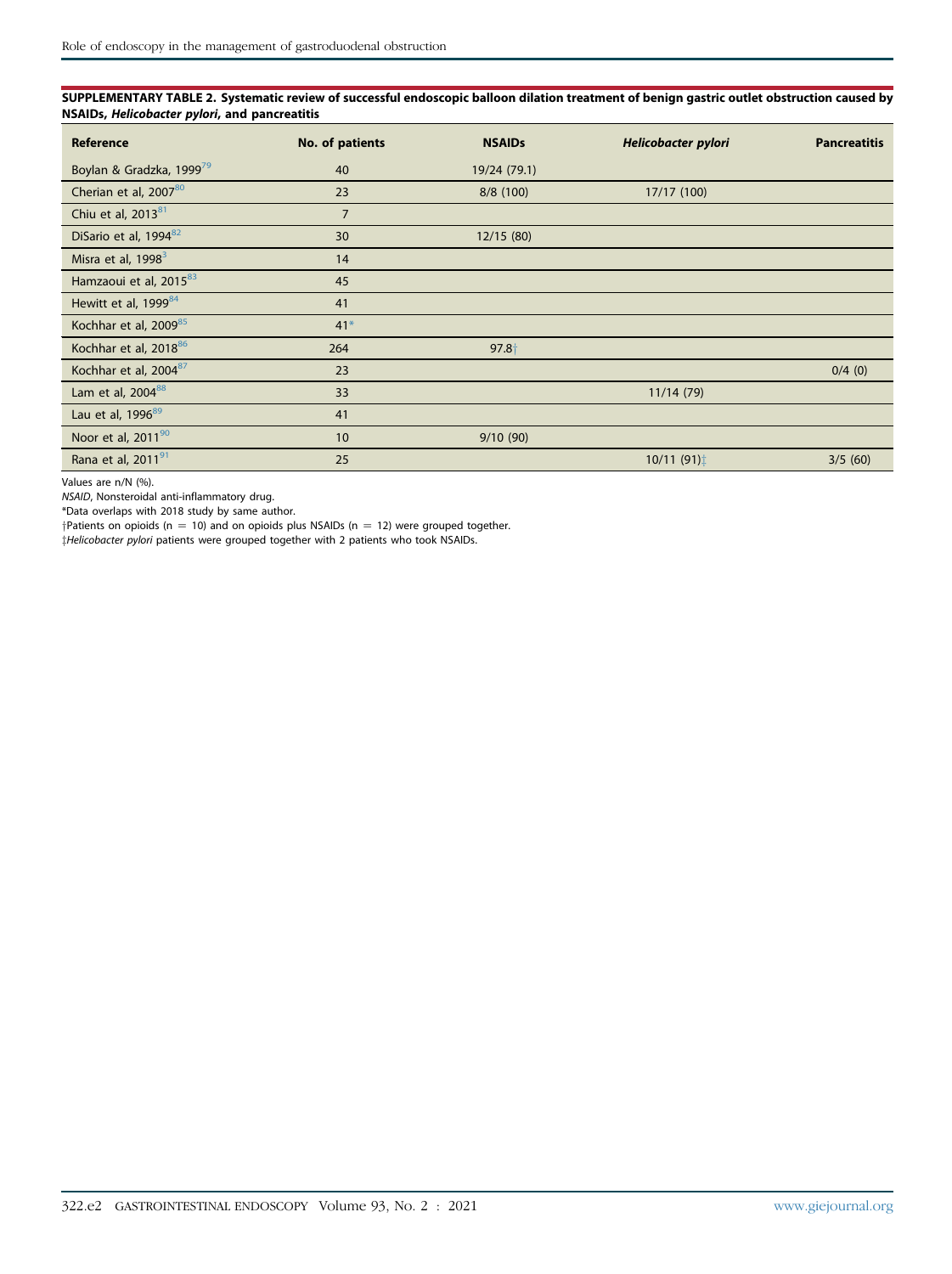# <span id="page-16-0"></span>APPENDIX 1

#### Search strategy

Search date: September 6, 2018

Databases searched: Ovid MEDLINE: Epub Ahead of Print, In-Process & Other Non-Indexed Citations, Ovid MEDLINE Daily, and Ovid MEDLINE 1946 to Present, Embase Classic+Embase 1947 to 2018 September 6; Wiley Cochrane

#### Population, Intervention, Comparator, and Outcomes 1 and 2

Ovid MEDLINE(R), Embase

| <b>Number</b>  | <b>Searches</b>                                                                                                                                                                                                                                                                                                                                                         | <b>Results</b> |
|----------------|-------------------------------------------------------------------------------------------------------------------------------------------------------------------------------------------------------------------------------------------------------------------------------------------------------------------------------------------------------------------------|----------------|
| 1              | exp Gastric Outlet Obstruction/ use ppez                                                                                                                                                                                                                                                                                                                                | 5550           |
| $\overline{2}$ | exp stomach obstruction/ use emczd                                                                                                                                                                                                                                                                                                                                      | 3981           |
| 3              | ((gastric or GI or gastrointestinal or<br>gastroduodenal) adj4 obstruction).ti,ab.                                                                                                                                                                                                                                                                                      | 9462           |
| $\overline{4}$ | goo.ti,ab.                                                                                                                                                                                                                                                                                                                                                              | 734            |
| 5              | $or/1-4$                                                                                                                                                                                                                                                                                                                                                                | 15,535         |
| 6              | exp Stents/ use ppez                                                                                                                                                                                                                                                                                                                                                    | 69,495         |
| 7              | exp stent/ use emczd                                                                                                                                                                                                                                                                                                                                                    | 153,959        |
| 8              | (stent* or sems).ti,ab.                                                                                                                                                                                                                                                                                                                                                 | 237,684        |
| 9              | (EUS-GJ or (endoscop* adj3<br>gastrojejunostomy)).ti,ab.                                                                                                                                                                                                                                                                                                                | 330            |
| 10             | (EUS-GE or (endoscop* adj3<br>qastroenterostomy)).ti,ab.                                                                                                                                                                                                                                                                                                                | 72             |
| 11             | $or/6-10$                                                                                                                                                                                                                                                                                                                                                               | 286,140        |
| 12             | 5 and 11                                                                                                                                                                                                                                                                                                                                                                | 1921           |
| 13             | limit 12 to english language                                                                                                                                                                                                                                                                                                                                            | 1738           |
| 14             | animals/ not (humans/ and animals/)                                                                                                                                                                                                                                                                                                                                     | 5,782,738      |
| 15             | 13 not 14                                                                                                                                                                                                                                                                                                                                                               | 1729           |
| 16             | remove duplicates from 15                                                                                                                                                                                                                                                                                                                                               | 1231           |
| 17             | Meta - Analysis/ use ppez or Meta - Analysis as<br>Topic/ use ppez or exp Technology Assessment,<br>Biomedical/ use ppez                                                                                                                                                                                                                                                | 117,957        |
| 18             | Meta Analysis/ use emczd or "Meta Analysis<br>(Topic)"/ use emczd or Biomedical Technology<br>Assessment/ use emczd                                                                                                                                                                                                                                                     | 194,284        |
| 19             | Meta Analysis.pt.                                                                                                                                                                                                                                                                                                                                                       | 92,260         |
| 20             | (meta analy* or metaanaly* or health technolog*<br>assess*).mp.                                                                                                                                                                                                                                                                                                         | 410,060        |
| 21             | (((systematic* or methodologic*) adj3 (review* or<br>overview*)) or pooled analysis or published studies<br>or published literature or hand search* or<br>handsearch* or medline or pub med or pubmed or<br>embase or cochrane or cinahl or data synthes* or<br>data extraction* or HTA or HTAs or (technolog* adj<br>(assessment* or overview* or appraisal*))).ti,ab. | 641,188        |

| . Continued   |                           |                |
|---------------|---------------------------|----------------|
| <b>Number</b> | <b>Searches</b>           | <b>Results</b> |
| 22            | $or/17-21$                | 847,523        |
| 23            | 16 and 22                 | 51             |
| 24            | remove duplicates from 23 |                |

Wiley Cochrane

| ID  | <b>Search</b>                                                                       | hits           |
|-----|-------------------------------------------------------------------------------------|----------------|
| #1  | MeSH descriptor: [Gastric Outlet Obstruction] explode all<br>trees                  | 65             |
| #2  | ((gastric or GI or gastrointestinal or gastroduodenal) near/4<br>obstruction):ti,ab | 175            |
| #3  | qoo:ti,ab                                                                           | 39             |
| #4  | #1 or #2 or #3                                                                      | 226            |
| #5  | MeSH descriptor: [Stents] explode all trees                                         | 3806           |
| #6  | (stent* or SEMS):ti,ab                                                              | 10,644         |
| #7  | (EUS-GJ or (endoscop* NEAR/3 gastrojejunostomy)): ti, ab                            | 13             |
| #8  | (EUS-GE or (endoscop* NEAR/3 gastroenterostomy)): ti, ab                            | $\overline{4}$ |
| #9  | #5 or #6 or #7 or #8                                                                | 10,951         |
| #10 | $#4$ and $#9$                                                                       | 49             |

#### Population, Intervention, Comparator, and Outcome 3

Ovid MEDLINE(R), Embase

| <b>Number</b>  | <b>Searches</b>                                                                    | <b>Results</b>               |
|----------------|------------------------------------------------------------------------------------|------------------------------|
| $\mathbf{1}$   | exp Gastric Outlet Obstruction/ use ppez                                           | 5550                         |
| $\overline{2}$ | exp stomach obstruction/ use emczd                                                 | 3981                         |
| 3              | ((gastric or GI or gastrointestinal or<br>gastroduodenal) adj4 obstruction).ti,ab. | 9462                         |
| $\overline{4}$ | goo.ti,ab.                                                                         | 734                          |
| 5              | or/1-4                                                                             | 15,535                       |
| 6              | exp Dilatation/ use ppez                                                           | 10,560                       |
| 7              | exp balloon dilatation/ use emczd                                                  | 17,270                       |
| 8              | (dilatation or dilation).ti,ab.                                                    | 213,935                      |
| 9              | $or/6-8$                                                                           | 227,722                      |
| 10             | 5 and 9                                                                            | 1010                         |
| 11             | limit 10 to english language                                                       | 910                          |
| 12             | animals/ not (humans/ and animals/)                                                | 5,782,738                    |
| 13             | 11 not 12                                                                          | 891                          |
|                |                                                                                    | (continued on the next page) |